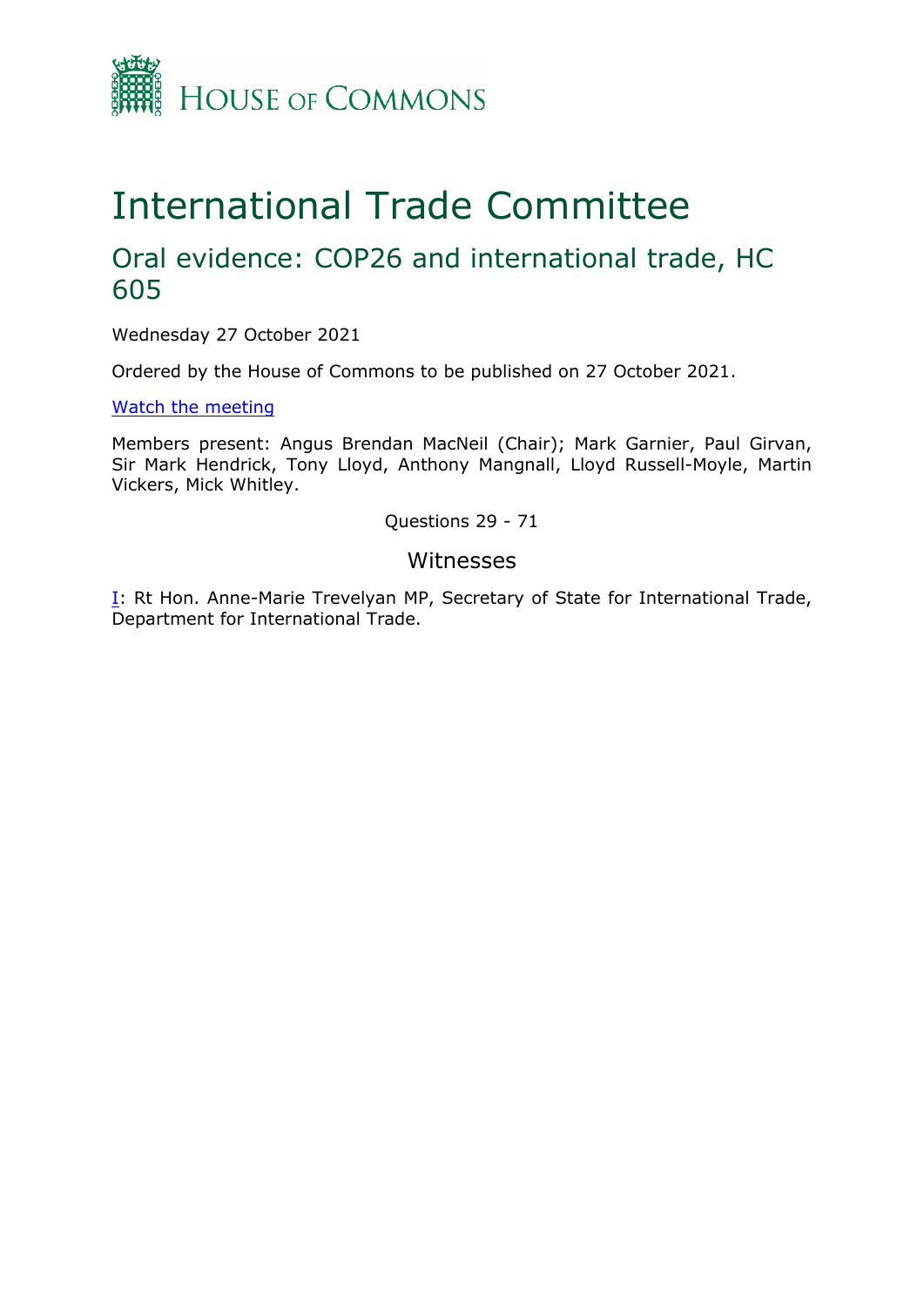

## <span id="page-1-0"></span>Examination of witness

Witness: Rt Hon. Anne-Marie Trevelyan MP.

Q29 **Chair:** Good morning and welcome to this International Trade Committee evidence session with the Secretary of State on COP and international trade. Thank you very much, new Secretary of State, for coming to our session in the House of Commons. I understand you might have an opening statement that you would like to give before we start Committee time.

*Anne-Marie Trevelyan:* Thank you, Chair. First, I would just like to congratulate the Committee on conducting this inquiry, and looking at COP and the role that international trade can play in tackling climate change. As a previous Energy Minister with responsibility for delivering net zero, and in continuing to have my role as the international champion for adaptation in COP26, these are, for me, all extremely symbiotic things, so it is fantastic to see you all looking at this in detail.

This is a pivotal moment for us as a planet. We all need to genuinely join together in the fight against climate change and in reducing carbon emissions to net zero by 2050 to avoid some of the more catastrophic risks that our climate disruptions are causing.

The UK is genuinely leading the way on this agenda. We were the first major economy to legislate for net zero emissions by 2050. Last year, the Prime Minister announced a world-leading target to reduce greenhouse gas emissions by at least 68% by 2030. I put the carbon budget 6 into law earlier this summer—my signature is on it, so the sense of pressure is quite real—to increase our ambition at real pace to 78% by 2035. In addition to leading the call for global climate ambition to be raised, which is a collective effort that all countries need to participate in if we are to meet the challenge, our COP presidency is also the highest profile opportunity to showcase the UK's climate leadership, including our clean growth offer.

Whilst international trade and investment are not the focus of high-level discussion at COPs themselves, trade is a key enabler in driving the green transition. Those increased climate ambition commitments will be delivered in large part through private sector solutions. These solutions will create considerable new trade and investment opportunities within the global green economy, which UK companies will be well placed to leverage. To ensure that we are maximising these opportunities and speeding that global green transition, DIT is supporting wider HMG COP26 objectives. We are engaging with businesses across the globe by encouraging the uptake of corporate net zero targets through the Race to Zero campaign, and delivering a showcase of the best of British innovation at the summit itself. More widely, activity across DIT is well aligned with the Government's climate agenda, and our world-class team of negotiators have already agreed ground-breaking new trade deals with Japan,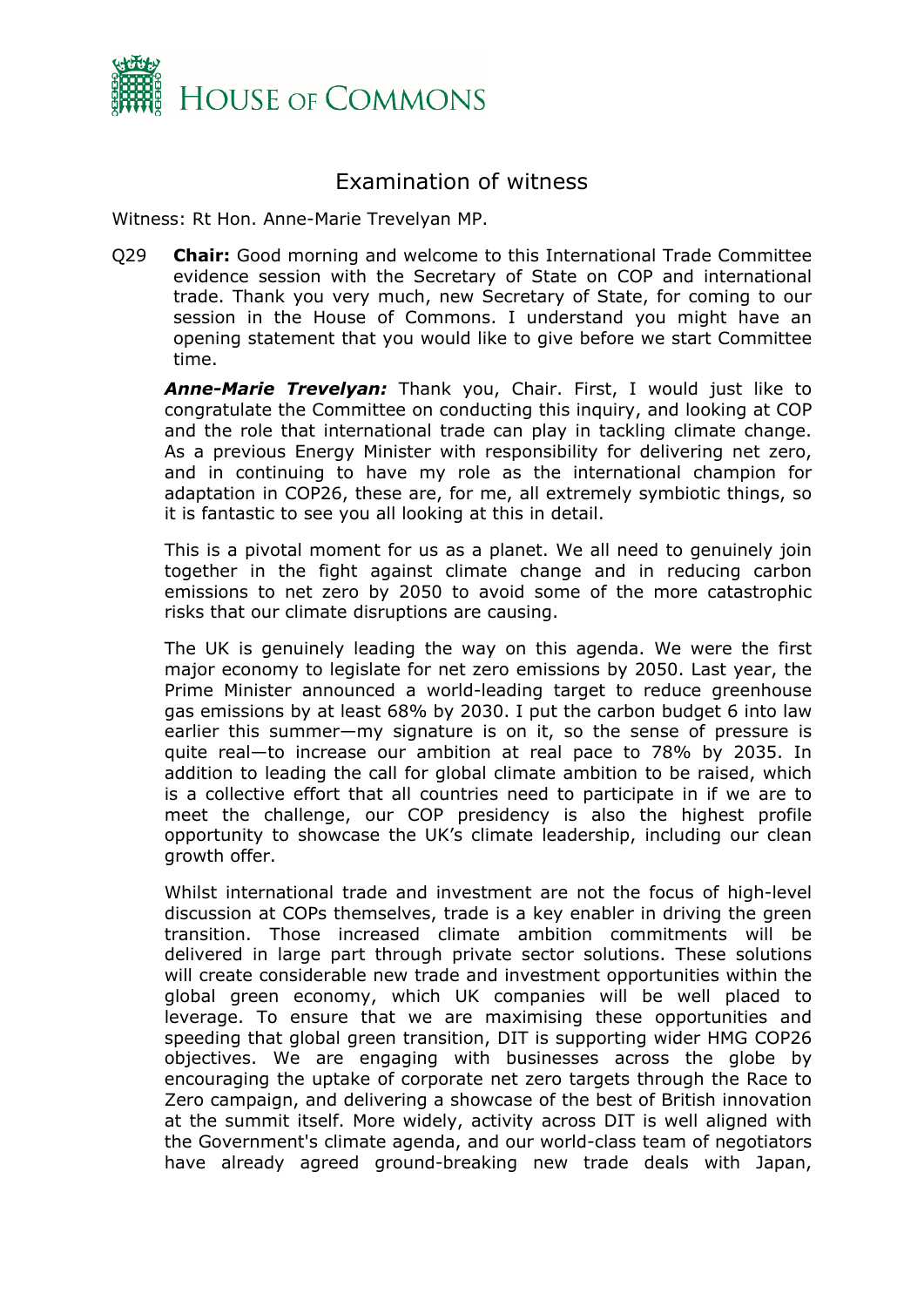

Australia and now New Zealand, where clean growth and the transition to a low-carbon economy are key chapters.

On 21 July, the Board of Trade published an impact report on green trade, which highlighted both the economic opportunities of green trade in terms of UK jobs and growth, and the opportunity for the UK to speed the green transition globally via its new independent trade policy. DIT has placed clean growth at the core of our central functions: trade policy, export promotion and attracting foreign direct investment. Those functions can play an important role in advancing the net zero agenda. For example, by attracting foreign investment into the UK, my Department is helping to build the UK's green industrial base, level up UK jobs and develop new green technologies that can be exported around the world.

We are also helping to speed the green transition by using our independent trade policy to make green trade freer, by liberalising trade and environmental goods and services, and fairer, by making use of our trade levers to tackle environmentally harmful market distortions.

Thank you, Chair, for holding this inquiry. I look forward to your questions—well, most of them—and I hope that I can rely on the Committee's continued advocacy to help to push forward something that is a really important part of our agenda as the COP26 presidency, and also further forward, as a world leader in green solutions.

Q30 **Chair:** Thank you very much, Secretary of State. As you know, Committees are here to scrutinise, of course, but also sometimes to help, to lead, to push, to cajole, and to get things going in the right direction together. At the moment, I think we are doing more scrutiny than any of the other roles.

I do not want to start on too sour a note, but here goes. Our Committee has found from your Department—we have got a list that we have termed the "runaround"— that things are slow, things are late and things are full of excuses. Can this change please, Secretary of State? That would help our work, because it would help the regard in which we, and particularly our staff, hold the Department for International Trade if this was to change.

*Anne-Marie Trevelyan:* I am sorry to hear if that has been the case in the past, and I am absolutely happy to take that commitment and to make sure that the team that your Clerks engage with is as attuned as it can be and provides you with answers as quickly as possible. I know that my team wants to try to have an opportunity for us to have more informal regular conversations, so that we can keep you all updated about what is going on and our plans looking forward. I am absolutely happy to take that away and make sure that we can get a slicker communication system between the Department and your team. Of course, I am happy to do that.

Q31 **Chair:** Hopefully we will not have to raise that particular issue again.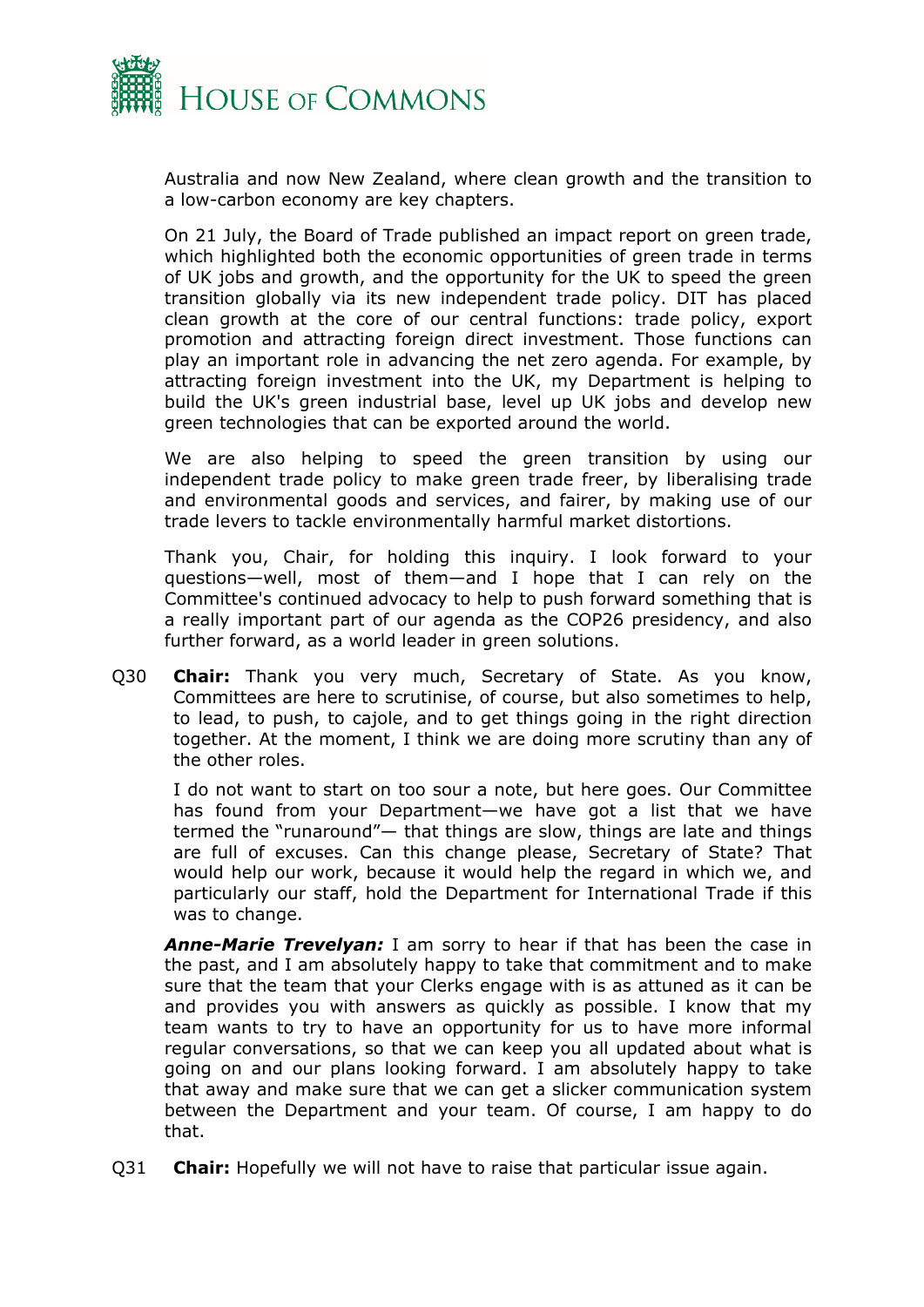

Such is your popularity, Secretary of State, that we were hoping to have you here next week about New Zealand. Before we get into the meat of today's sitting, I just want to touch on that slightly, because it is the hot topic of the moment. You are new in the role. Was there any moment where you thought we might have to take a step back before we were too far into this? We do know that, according to the same measurements, a trade deal with New Zealand is 30 times better for its economy than it is for the UK's. There are concerns in farming. Did you think it might be worth pausing for a few weeks just to make sure that everything is going in the right direction or is the pressure—perhaps from No. 10—so great to sign trade deals that things just march on in a juggernaut fashion regardless?

*Anne-Marie Trevelyan:* No, not at all. I came in, and there are final parts of the Australia deal being tied down before we sign it formally. These are big, expansive, liberalising trade deals with Australia and New Zealand. I was able to pick up New Zealand at the point when we were looking to get to the agreement in principle, and the relationship is very balanced and very good. It is not a huge trade deal. Some of the criticism has been that this is not going to add 20% to GDP. It is a really important trade deal in terms of liberalising tariffs across the board. There is a huge increase in the opportunity for digital trade from the UK to New Zealand, which is really exciting for our businesses; and the opportunity—as I say, from buses to bulldozers; from shoes to ships—to be able to build closer working and trading relationships. There is going to be some good work on mobility as well for young people to be able to move backwards and forwards more freely. It is a great trade deal.

It is a really important trade deal strategically for us as well, as part of our application to the CPTPP, which is now in process—it is like being in an exam room; it is a fascinating system—but actually Australia and New Zealand are two key partners within the CPTPP and therefore it is important to us as well. New Zealand and Australia are like family, and that was why the Prime Minister wanted to move forward on those two first with the freedoms that we have.

Q32 **Chair:** Given that the trade deal is equivalent in New Zealand to what an American trade deal and a half would be to the UK, and the effect on UK GDP is "negligible"—that is the word that has been used—have they not got an extremely good deal? A lot of our farmers, in particular, are feeling nervous and shifty as a result.

*Anne-Marie Trevelyan:* It is a good deal for both sides. It is going to liberalise, on both sides, all those tariffs on goods and services, which is really important to grow that. Like every trade deal, the key at the end of the day is using it. It is just a piece of paper once it is signed; then what do we all do with it? That is one of the really important things that we are going to be doing, and the team are growing it and hoping that the Chancellor says nice things in a couple of hours and delivers the Budget we have asked for. We will be able to grow our export campaign team and really think about how we engage with our British businesses across the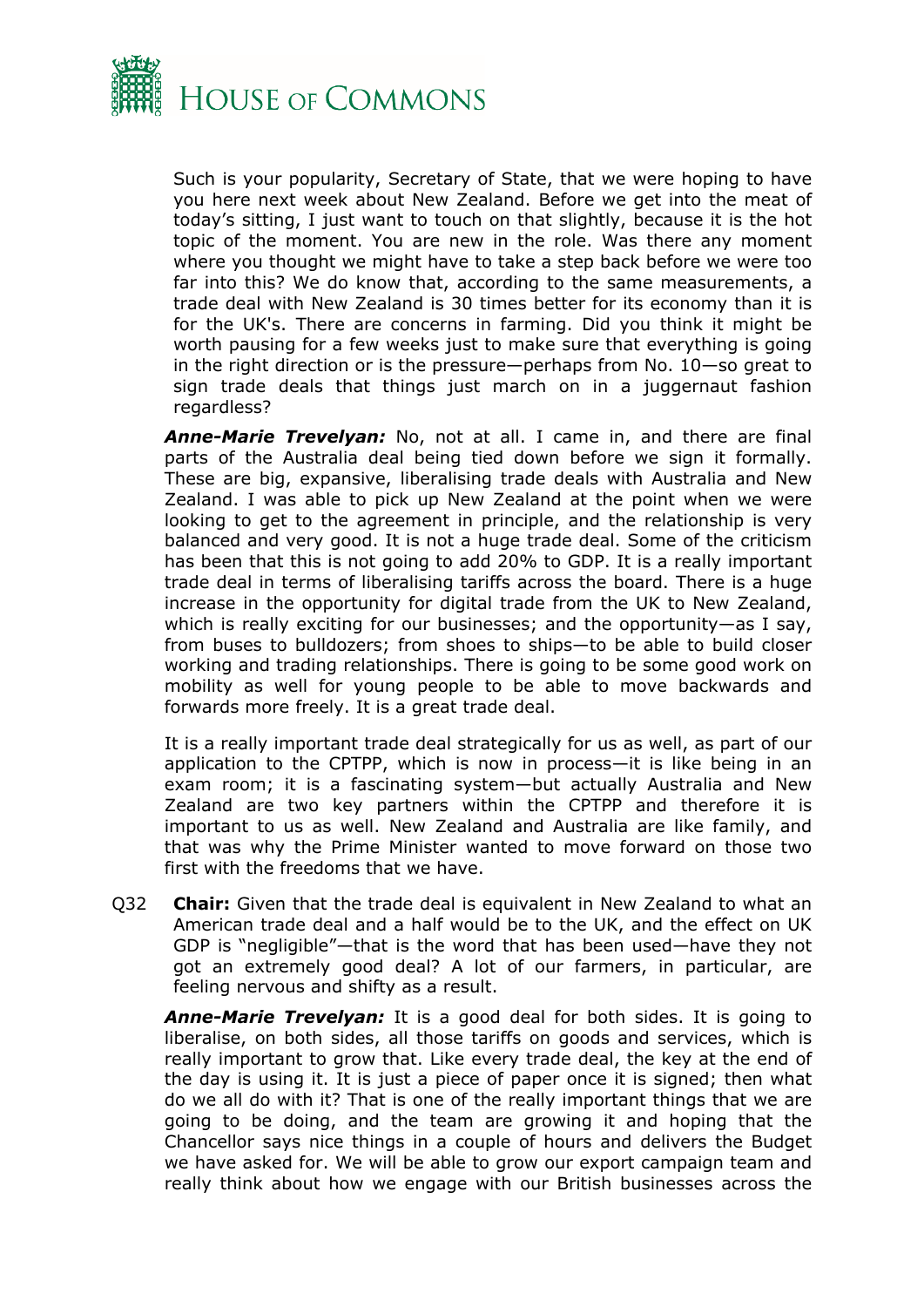

board, from farmers to data experts, on how they can make best use of these new trade deals to maximise the opportunities for British businesses.

Q33 **Anthony Mangnall:** There is a great deal of concern on this Committee—we spend a great deal of time discussing it—around scrutiny, and the legitimate questions that the Chairman has just raised could easily be answered by improving the scrutiny process of the agreements that we are signing. We have agreements in principle with New Zealand and Australia, as you well know, but do you have any thoughts about how we can improve the scrutiny of the trade deals we are signing to give this Committee and Parliament a better say on those deals? We should be out there justifying the trade deals we are signing, and reassuring our farmers, fishermen, shipbuilders and shoemakers that these deals work in their favour, but we are not getting the opportunity even to delve into the details in a meaningful way.

*Anne-Marie Trevelyan:* Well, absolutely. The impact assessment reports do that, but the point of the Trade and Agriculture Commission part two—as it is described in the Department; there was TAC one, and TAC two, which I announced last week, is what is coming—will be exactly to that point. It will be an independent body looking at these trade deals once they are signed, being able to have a fuller and more detailed assessment of them, and thinking about those potential impacts that some groups raise. I very much hope that that will give reassurance and, indeed, the opportunity for people to ask the questions they want to.

That commission will be leading the way in demonstrating and providing, I hope, positive outcomes, and there will be an opportunity to be critical if required, which will help us as we do this. We are new to this as a country. We have not done this independently for decades, so we are building a capability. We have a fantastic team of negotiators now, but we are learning as we go and thinking about what our priorities are, and this will continue. I think the Trade and Agriculture Commission's oversight of these first two, when they are signed, will be a really useful "lessons learned" critique of our first two attempts in this field.

Q34 **Chair:** Perhaps we will now move back to the focus of today's sitting. As the new Secretary of State for International Trade, what are your priorities in terms of climate trade issues for the UK's presidency at COP26, which is in the great city of Glasgow, of course, starting soon— Halloween onwards? Hopefully it won't be scary.

*Anne-Marie Trevelyan:* I had not thought about that. I hope it will not be scary; I hope it will be a joyful fortnight. I am heading up there on Sunday, and I am sure it will have its moments.

I think really importantly, Mr Chairman, there are these three pillars, if you think back to Paris, which are about mitigation, adaptation and finance. The challenge that the Prime Minister has set us as the COP presidency, as we lead this, is his talk about it as "coal, cash, cars and trees", in his hashtag shorthand that he likes to set for us all. The core of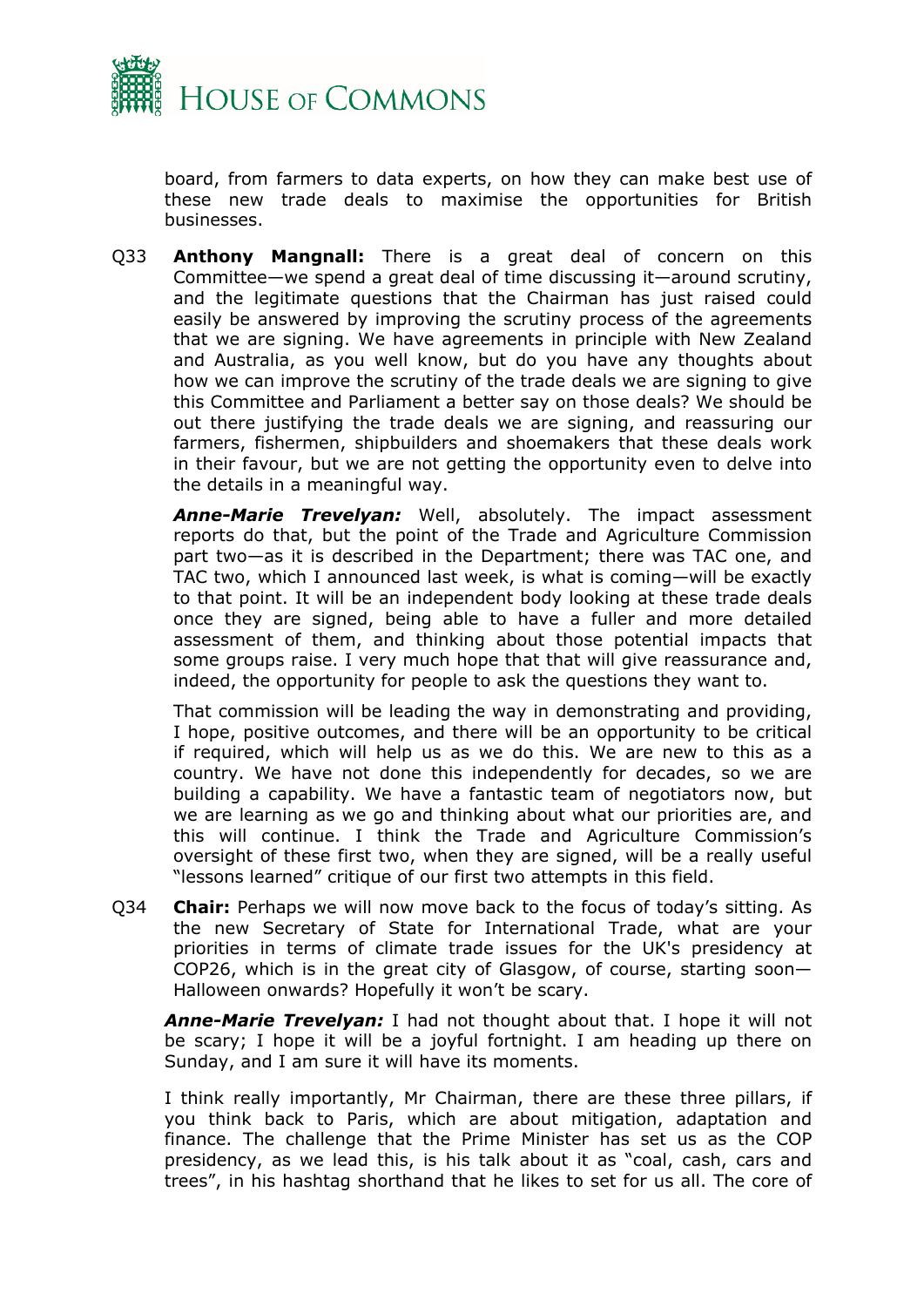

all that is that we are working towards the challenge of trying to secure a global net zero by mid-century, which can keep the 1.5 degrees challenge alive to mitigate the risk of catastrophic climate impacts. The focus we have driven as the COP26 team, which is underpinned by DIT and across Government, is driving that commitment to accelerating the phase-out of unabated coal used for electricity production, looking to curtail deforestation, speeding up the switch to net zero emission vehicles, and encouraging investment across the piece in renewables and clean energy more widely.

In thinking about that, those core principles are driven at a number of levels. Clearly, as I said in my opening remarks, there is not a direct lever used by DIT during the COP process. As the presidency, we sit above the individual nation perspective. What the UK has done is to set an incredibly ambitious set of targets for ourselves. We published our net zero strategy last week, which is, in UNFCCC terms, our long-term strategy. We are one of the first to do it; we are the first G7 to do it. It sets out very clearly that incredibly complex road map, which is taking a country from its present state through to a net zero one, which impacts across the piece. The key area of focus that we are setting for ourselves, but that we are therefore driving and providing leadership on to encourage the rest of the world to do the same, is, most importantly, the phase-out of the use of coal for unabated electricity production. That is where the impacts can be most quickly and importantly felt.

It was really exciting to see Australia publish its net zero strategy yesterday. It has not got perhaps the depth of detail yet that will help business to move in and help them at pace, but it has set that marker which says, "We make that commitment." So that is what we have been challenging all countries, when coal is part of their electricity machinery, to move away from; unabated fossil fuel generation is what we need to avoid. Really importantly, on the flip side of that, is protecting natural habitats and ensuring that we not only stop destroying and disturbing natural habitats, but find ways to reinvest in them. I am sure we will come on to this, but the question of how we use carbon financing and pricing to think about how we can support that, as well as in the hard industrial side of things, is really important. So we are leading on that.

The other really important pillar, of course, is about finance, which is without a doubt a deal breaker. Of course CDP has worked incredibly hard to fulfil the mandate that was set in Paris, which was that there would be \$100 billion a year of funding to support developing countries to make the mitigation and adaptation investments that they need to help them on their journey to net zero. Huge progress has been made on that challenge. I think we may even hit the \$100 billion commitment, but we are very close to it, and certainly in the next two to three years, it is very clearly there and above. But that speaks to that wider piece, which is where DIT, and international trade more widely, is going to become absolutely critical to delivery, which is that there may be \$100 billion in the pot for public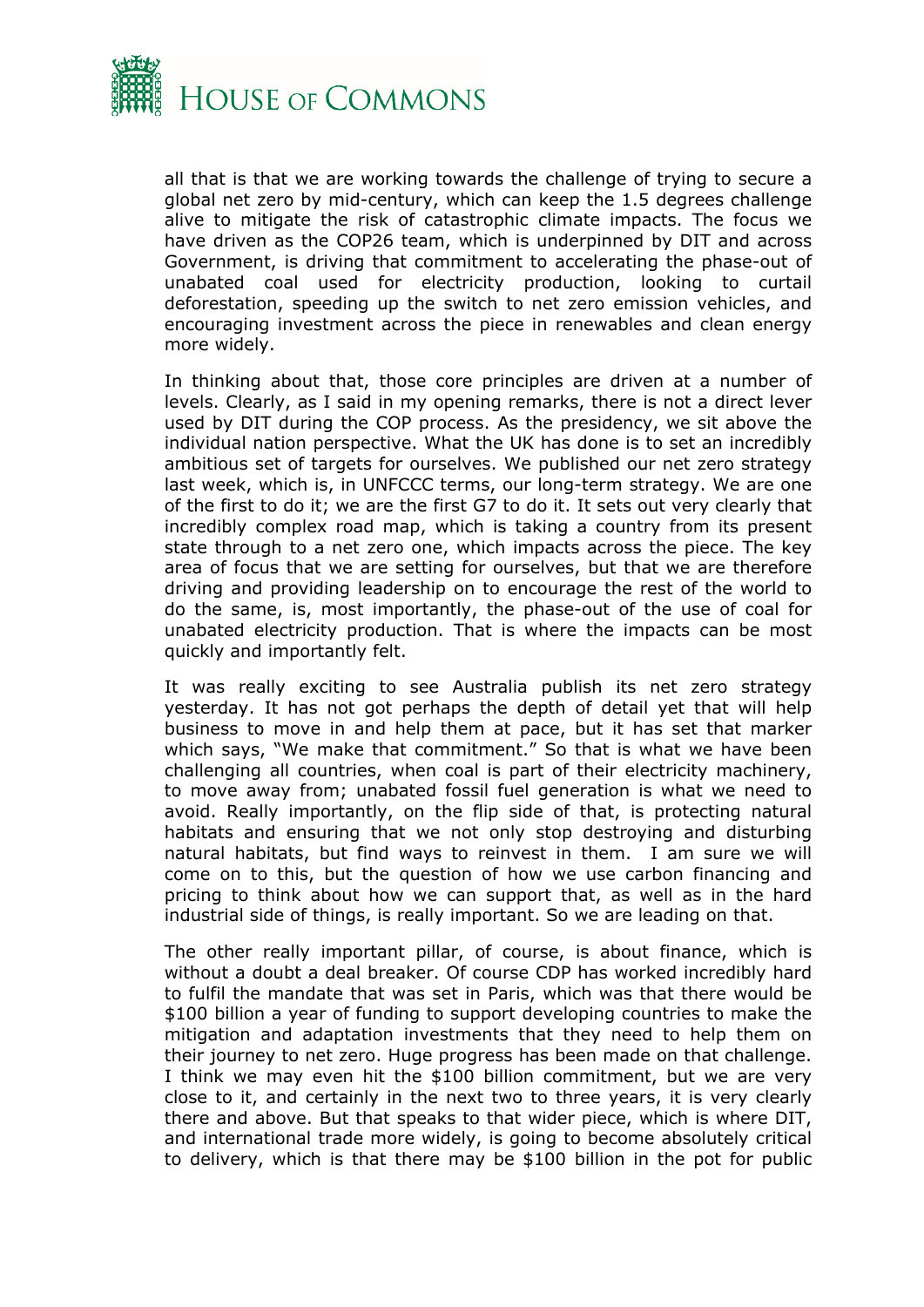

funds to help countries, but actually there are literally trillions of green dollars now across the world looking for investment into green solutions.

That has been a dramatic shift this year. It has been extraordinary to watch, being close to the whole process, where places like BlackRock have said that its \$7 billion investment pot—it might be \$8 billion, but it is a vast sum of money—will all be green and there will be nothing that is not. There have been dramatic shifts in investment, such as the way in which the big oil and gas companies have shifted to energy companies and are transitioning to renewables. So we are seeing huge shifts, and that is where the UK, and how we use our international trade networks in the years ahead, is going to be incredibly powerful in helping to move at pace.

The Global Investment Summit that we hosted last week, which was encouraging big investors to invest in the UK's green revolution, was fascinating. There was £6 billion from Iberdrola to help the offshore wind commitment of its next stage. These are huge sums of money, and that is the private sector. There are huge, endless opportunities, I would say. The challenge we will have is matching those with the countries that have set out a road that they want to take, but do not necessarily have the governance frameworks, or indeed the capacity, to be able to do that yet. Making sure that we join those up in the years ahead has been one of the challenges. But that \$100 billion is a really important symbolic commitment from developed countries that they want to help to make those transitions that are critical.

Q35 **Chair:** A lot of foreign private companies are thinking they can make money in the UK, which people will have views on. I did note your point on the hashtag shorthand of the Prime Minister. I do wonder, if there is a hashtag shorthand, whether #signtradedeals is driving a lot of things in government.

*Anne-Marie Trevelyan:* Yes, that is a good thing.

Q36 **Chair:** Feel the width and never mind the details.

The thing from your answer that I want to concentrate on is, first, what might that mean for the likes of coal mining in Cumbria? Secondly, there is the potential of getting renewable energy from Scotland's islands being an Islands MP, I am aware of this—but UK bureaucracy and regulation has held that back. Is there talk in government about changing this? The amount of energy that could be coming is equivalent to what is coming across the interconnectors from the European continent at the moment, and we know we are heading for a winter of particular energy difficulty. The UK could be producing up to a gigawatt of energy on Scotland's islands at the moment, but this has not happened because of UK bureaucracy over the years—nothing else. Are there any murmurs in government that this is going to change? I am aware that you are talking about investment from foreign countries maybe riding to the rescue, but what will the Government do to make sure that things change?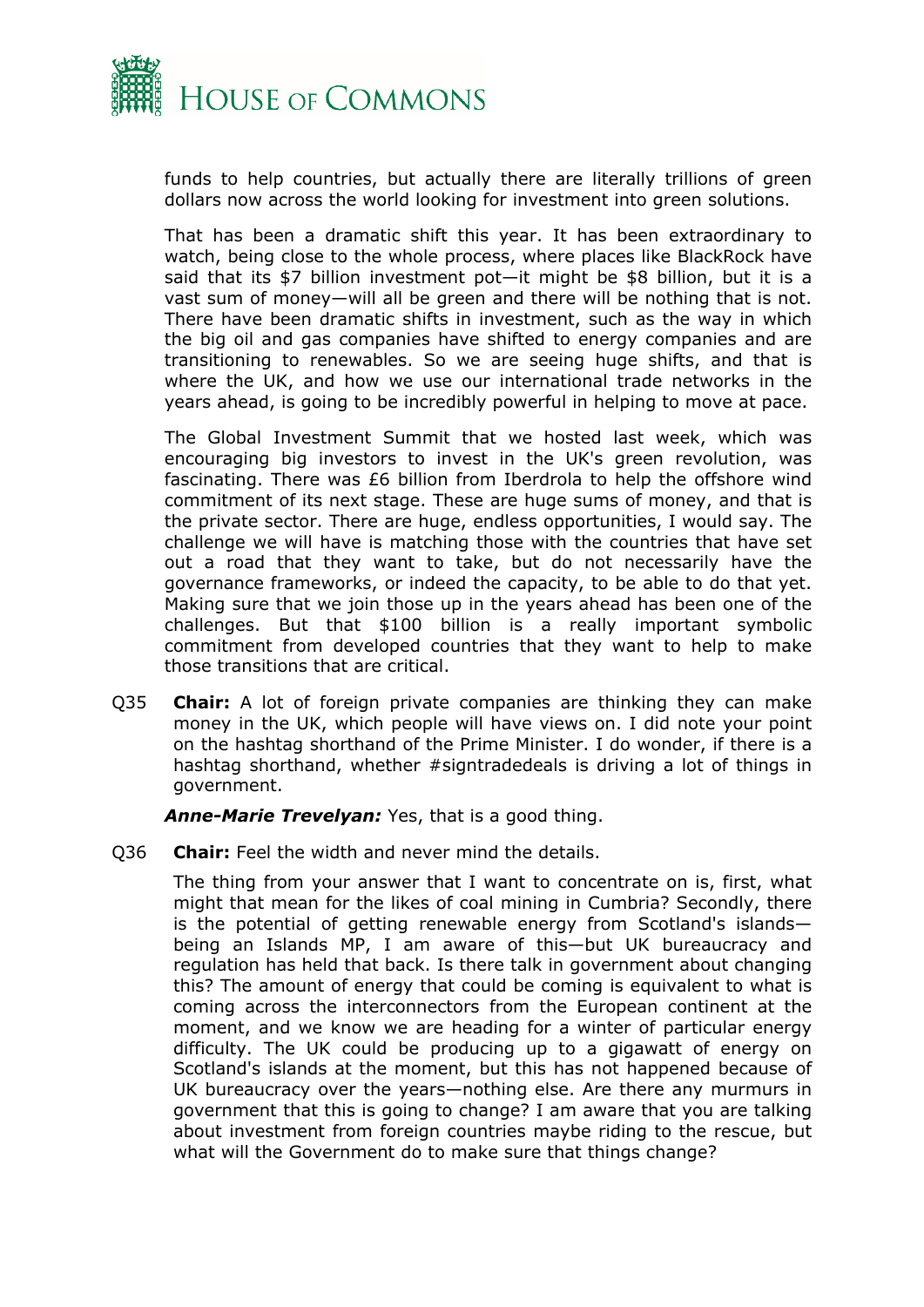

*Anne-Marie Trevelyan:* You raised two issues there. I am not sighted on the timelines in relation to the Cumbrian coal mine. It is sitting now with Michael Gove's Department, the name of which I also cannot remember, because it keeps changing—I heard "Deluxe" when somebody said it to me the other day. Regarding the planning process, that is now being reviewed again, and a decision will be reached in due course. To come back to the point, in that particular case, the coal is used in the coking process and not to produce electricity. The challenge in there is the question on which the UK Government are leading the pack in supporting the steel industry to find different ways to make steel that is clean.

At the moment, you still need coking coal as part of the production process, so that coal is not being used to generate electricity, but it is absolutely still coal. But the steel industry has not yet found a full solution, so the electric arc solutions, which are one part of the steel making process, are indeed able to use clean electricity if they want to, but that is not the only way you can make all the types of steel that are required. This is very much a live issue, and it is not only us, because steelmakers across the world are thinking about how they make their steel with clean energy resources, using different materials—I am not a physicist—than coking coal to ensure that they get the sort of quality of steel that they need.

I cannot give you the figures for the BEIS investment, although I am sure the department team could, but it is hundreds of millions of pounds over the years to help to support the industry, and that will continue. There is a big piece of work going on there to meet one of the challenges. I often talk about the challenge to get to net zero by 2050 as a marathon, not a sprint—certainly on the decarbonisation side in heavy industry. Heavy industry changes its equipment and its systems every 20 to 30 years. These are long journeys for these organisations. We have rocket-boosted them to try and do it at a pace that can help them to get there more quickly, but there is a lot of complexity in there. One of the challenges is helping steel to become clean because the demand for it continues unabated, and it is still a critical product for development.

In terms of the question about Scottish wind—I dealt with this with my energy hat on earlier in the year—the challenges of those connections include where the energy is used compared with where it is produced and the way in which the grid connections work. I know that a lot of work is going on within National Grid and the distributors to think about how that can be solved. This continues to be a challenge as we grow. Part of our commitment to net zero is 40 gigawatts of wind by 2030. If you look at plans rolling out to 2050, it is up to 100 gigawatts of wind. So there is absolute commitment to the growth in wind as part of our overall mix in the medium and longer term. The infrastructure—this is like my point earlier about steel—investment in it, and finding different ways of using a different type of energy source is part of the challenge for National Grid and the distributor networks, and they are working on that at pace, with a great deal of support from BEIS.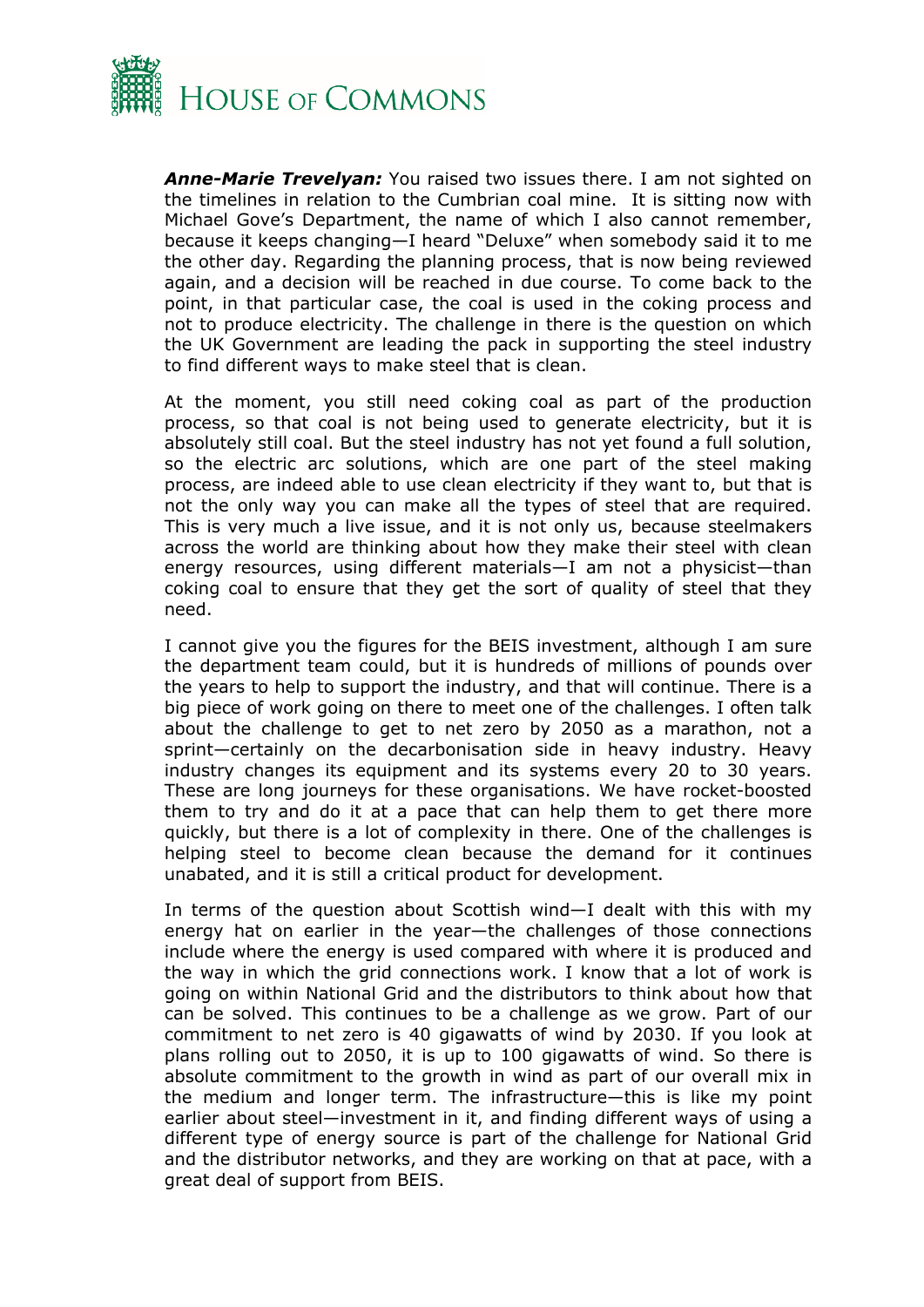

Q37 **Mick Whitely:** I enjoyed your contribution, but one of the things that I cannot get right in my mind is the situation with China. We have a massive supply chain from China that uses ships and creates a lot of emissions. You have been talking about steel, and they dump a lot of steel in Europe and in this country as well. If we are on the path to net zero but China and India have not made their minds up yet—two of the world's biggest emitting countries—what are we doing as a country to try and penalise them or force them into a net zero situation? Because we cannot ignore it, can we?

*Anne-Marie Trevelyan:* It is a really important point, and I think as part of the wider question about the dumping of steel by China, we now have trade remedies which are under our own control since we brexited the EU, under our Trade Remedies Authority, and that is something that I am continuing to look at rolling forward to make sure that we can make it as effective as we need it to be to ensure that our strategic industries, like steel, are able to continue and that fair trade is followed. But I think that the broader question is a really important one, and I do not think the world has solved it yet: throughout supply chains, how do we make sure that all component parts—whether it is a car or whether it is a factory—are clean? That is the challenge that companies' boardrooms are setting themselves right now: "We know that our consumers are demanding a cleaner product and we have got to drive a cleaner supply chain so that we can look our customers in the eye and say, 'This car has as many clean energy-produced components in it as is possible.'"

That is driving the shift in how countries set their own challenges internally to make sure that they can sustain that. So that is an ongoing challenge, but what we have seen this year—a huge amount of work has been done by Alok Sharma, as COP President, to drive this through the private sector and through boardrooms—is that the consumer is not going to tolerate you using something cheap and nasty from a country that has not shown a commitment. The consumer is a really powerful part of this conversation, and we are seeing consumers shifting at a pace that I do not think any of us expected, which is great, because the timeline is tight. I am very encouraged by how the leadership of the private sector is taking on exactly your challenge.

Q38 **Martin Vickers:** Secretary of State, can we dig down a little bit more in how involved your Department has been in COP26 in terms of planning, and particularly the content? Is there going to be sufficient focus on the trade aspects?

*Anne-Marie Trevelyan:* To my earlier point, Martin, there is a fine line here because, as the presidency, we sit outwith the direct UK pitch of what we are doing, but clearly we try to set a global standard in how we are doing it, and our net zero strategy last week was a summary version of all the things that we are doing. In practical terms, through the summit preparations, we have done a lot of work with business engagement through the Race to Zero campaign, which is a UNFCCC-led campaign, but DIT, which obviously has an enormous business network, has really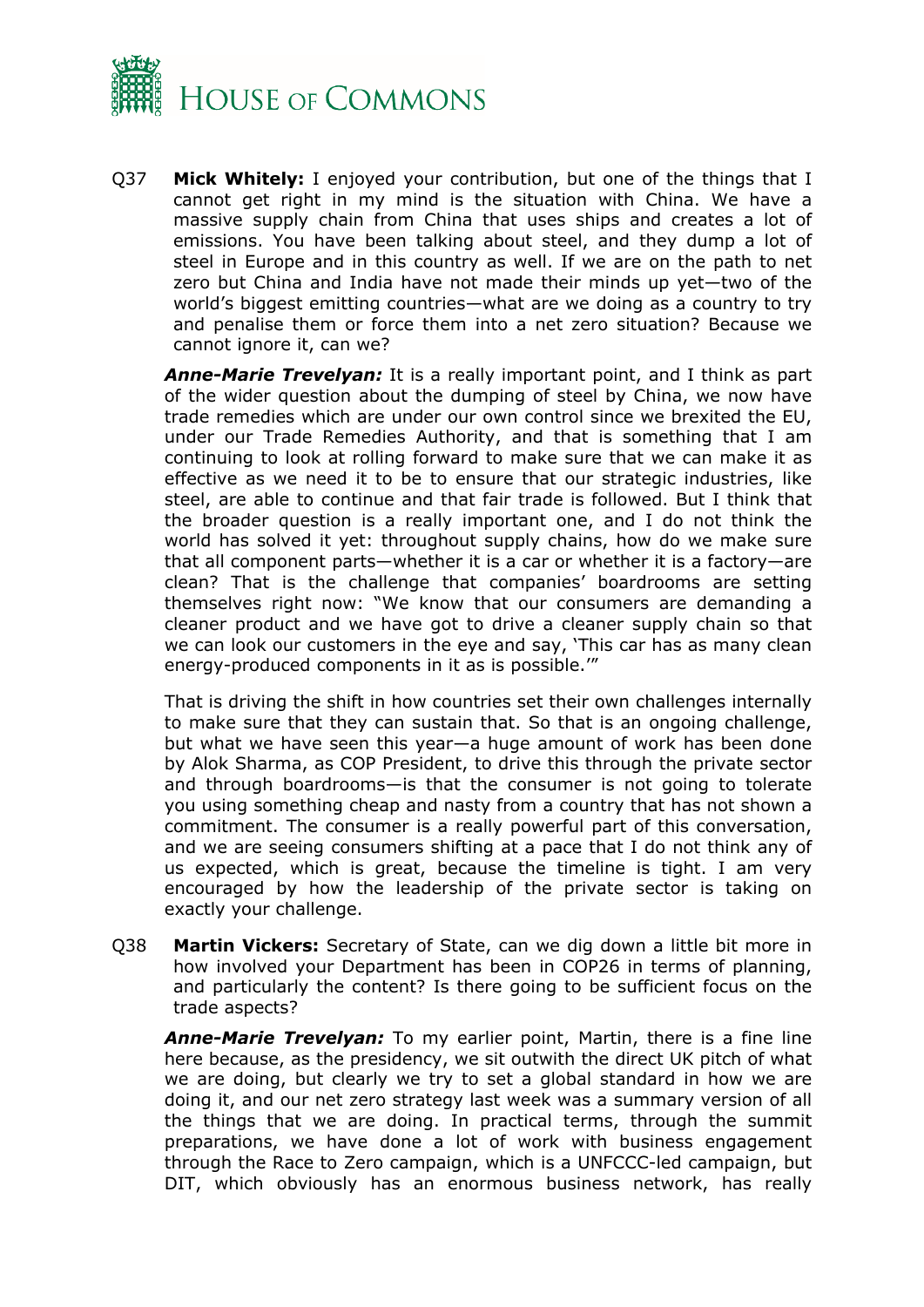

pushed on that. Andrew Griffith has had the lead from a parliamentary perspective on it, where we have seen enormous changes as companies have gone away and thought, "We have to make this commitment. We have to think about how we can change our supply and change the way our businesses work."

This includes tiny SMEs. I have lots and lots of SMEs in my constituency and they are thinking about what they do, such as if they have a van, when are they going to buy an electric van? They are planning that into their schedules. It goes through to the Coca-Colas and the BPs that are making massive multibillion pound investments to change every part of their business model. We have been very active in that whole Race to Zero piece and supporting businesses as they think about what this looks like in real terms. We have also been running lots of events overseas through our international network, encouraging those countries and other businesses on the "road to COP26" journey this year. Every country that wants one has got a pavilion, and the UK presidency pavilion will be delivering a showcase of about 50 leading UK businesses, telling our story there too. Whilst it is not at the gritty end of the FCDO, BEIS and COP unit activity, there is a lot of support for business UK and globally to drive that message, and support and help for people to get their heads around it.

I always say: if the Paris COP was the why, with everyone signed up to why we have to do this, Glasgow is about how. That is the gritty practical—what have you actually got to do? You know why you have got to do it and you have made a commitment, but how are you going to do that, in a really hard-nosed way, of saying, "I have to buy different vehicles; I have to encourage my workforce to walk to work; I have to think about my supply chain issues." This is hard, but there is real enthusiasm, and we have been leading in supporting businesses to think about that and providing them with tools.

Q39 **Martin Vickers:** There are many countries around the world that are far behind the UK in terms of the green agenda and moving to renewables and so on, and that is probably due to political reasons, the state of their economies or whatever. Do we have a particular focus on trying to move forward with those countries and selling the UK technology that we have already developed? There is a real opportunity.

*Anne-Marie Trevelyan:* There is a huge opportunity there and green trade, in its broadest sense, is already a focus for what we do. The Board of Trade published this independent report for us in the summer which sets out very well, in a sort of five pillars way, the areas that we want to look at. Through all the work that Alok and I have done all year with our COP hats on, and the huge support from both the FCDO and DIT networks around the world, there has been enormous leaning in. It is very much a coalition of the willing: stage one, for countries that want to make change, we are very happy to help, to guide and to provide all sorts of support. Then there is the coalition of the "this is all too hard still", where we have tried to help them to see a pathway.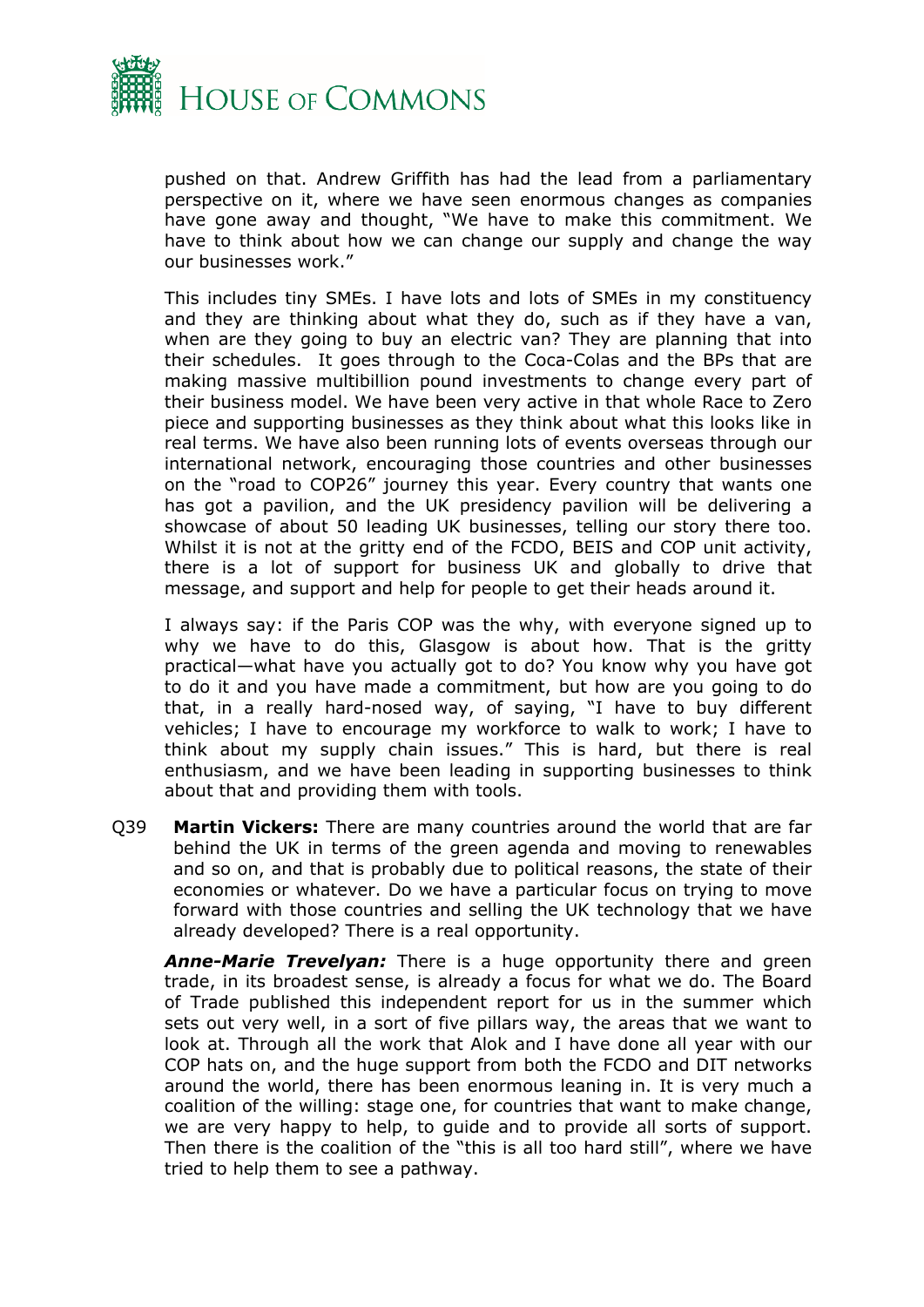

The conversation I have had possibly more than any other, in all countries that I have visited, big and small, is being asked, "How have you got to where you are?" I have said, "Well we started with a Climate Change Act. That was where we thought about how we do it and we created ourselves an independent auditor called the Climate Change Committee, which is quite a hard taskmaster. It watches us, watches the country and watches the change, and it cajoles us along." For many countries, that is not even a thing yet, and that is where we have had a huge advantage, as we have given ourselves that anchor from which to keep moving forwards.

Climate budgets 1 to 3 were low-hanging fruit to make progress; 4 was harder, as was 5. Now we have set ourselves 6, and that is where we have started to really harness, in the round, a whole decarbonisation programme for our whole supply side, and encouraged the demand side as well through things like regulation with changing vehicles. So we have got a really good roadmap that we can give to other people and that is what we have been doing a great deal of all year—helping countries to step forward saying, "Improve your nationally determined contribution and make it more ambitious, and we can help you to work out what that looks like in practice, but make that commitment."

When we put the net zero emissions vehicles into law, there was general view of, "This is insane; we will never do it; it is impossible; the car manufacturers will all leave." It turns out to be quite the opposite—they took that governmental lead and went, "That is a really clear direction for us to invest in the UK and we are going to be world leading." We are seeing battery factories that are coming up. We have two committed already and I would not be surprised if we see several more quite soon. All the car manufacturers have said, "Right, the UK is deadly serious about this; we will invest here." Nissan's commitment is enormous and long term.

Encouraging Governments to have faith to set that line in the sand and to say, "We are going to try to reach it," and then working out how to do it, has been one of the big tools we have been using this year. We have seen huge improvements and huge progress from a lot of countries that even a year ago were saying, "This is just too hard; we do not know where to go."

The COP presidency is a really powerful driver to help countries to think about the how, because it is gritty, it is dirty and it involves jobs being in different places. It is not straightforward, as we are finding, but we are trying to provide the experience that we have had, as are a number of other countries with world-leading skills in that space.

**Chair:** Secretary of State, your answers are quite expansive.

*Anne-Marie Trevelyan:* I am so sorry. It is my favourite subject; I have been doing this for a year, Angus.

Q40 **Lloyd Russell-Moyle:** It was interesting that you described the process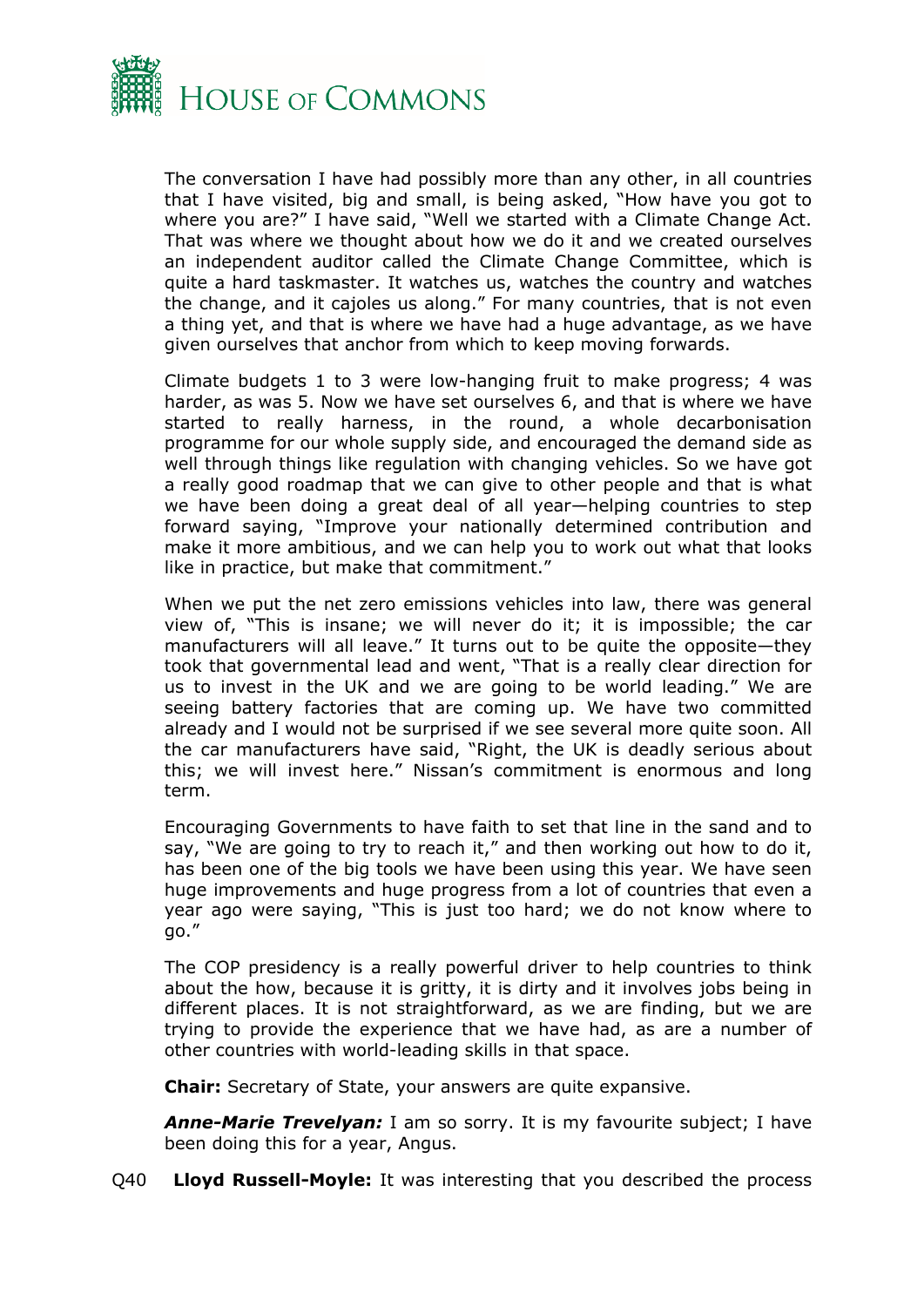

as a marathon, not a race. You are right that it is a marathon, but we have been sitting on the sidelines as a world while the marathon race has been running, and we have now got to complete the marathon in only a fraction of the time that we could have had. I remember these discussions 20 years ago. I am not saying that we, in this country, have not done enough, but globally we clearly have not. Some 20 years ago, BP said that it would change and rebranded itself, and 20 years later, it is still investing billions in fossil fuels, so I am not convinced, as you suggested, that the market is going to solve this problem. In fact, the market is going to continue doing things on the surface like BP did, but nothing structurally unless we require it and make sure there is a level playing field.

One of the things about a level playing field, as Mick Whitley just mentioned, is the rules of carbon accounting and markets, particularly around leakage. We know the EU is moving towards tackling carbon leakage, but we know the US, Canada and others are talking about serious measures. Carbon leakage, of course, is not just about stopping carbon; it is also about saving British jobs and British industries. What serious measures are we now talking about to stop carbon leakage beyond just commissions and talking?

*Anne-Marie Trevelyan:* It is such an important area—you are absolutely right—and I think it is one that is now being taken seriously and considered. As you say, the EU is having a first stab at seeing if we can find a way forwards. In our ambitious climate policy lead, we are really committed to making sure that it does not lead to carbon leakage, and the ideal solution to address the risk is to agree a voluntary collective agreement that sets those ambitious environmental standards through the UNFCCC COP process.

**Lloyd Russell-Moyle:** That would be article 6.

*Anne-Marie Trevelyan:* Yes, and operationalising the Paris rulebook and really getting a fully coherent picture. I think each country could underpin the commitment with the sort of robust domestic measures on carbon pricing that would feed into this issue, but while it is clear not everyone is there yet, we are driving forward. With our net zero review, we have set out a range of ways to try and address that potential risk, and carbon border adjustments are an option. There are some practical constraints and complexities to implementing that.

Q41 **Lloyd Russell-Moyle:** Which options are we planning to pursue? I know that the research is being done and the options are laid out, but I am interested to know what you are minded to start pushing on.

*Anne-Marie Trevelyan:* I would not dare, especially today, to speak on behalf of the Treasury—it would probably end my career instantly—but the Treasury is doing a lot of work in this space and there is a huge amount of work and thinking going on there. There are closed discussions and looking at how the EU is progressing its CBAM thinking and trying to find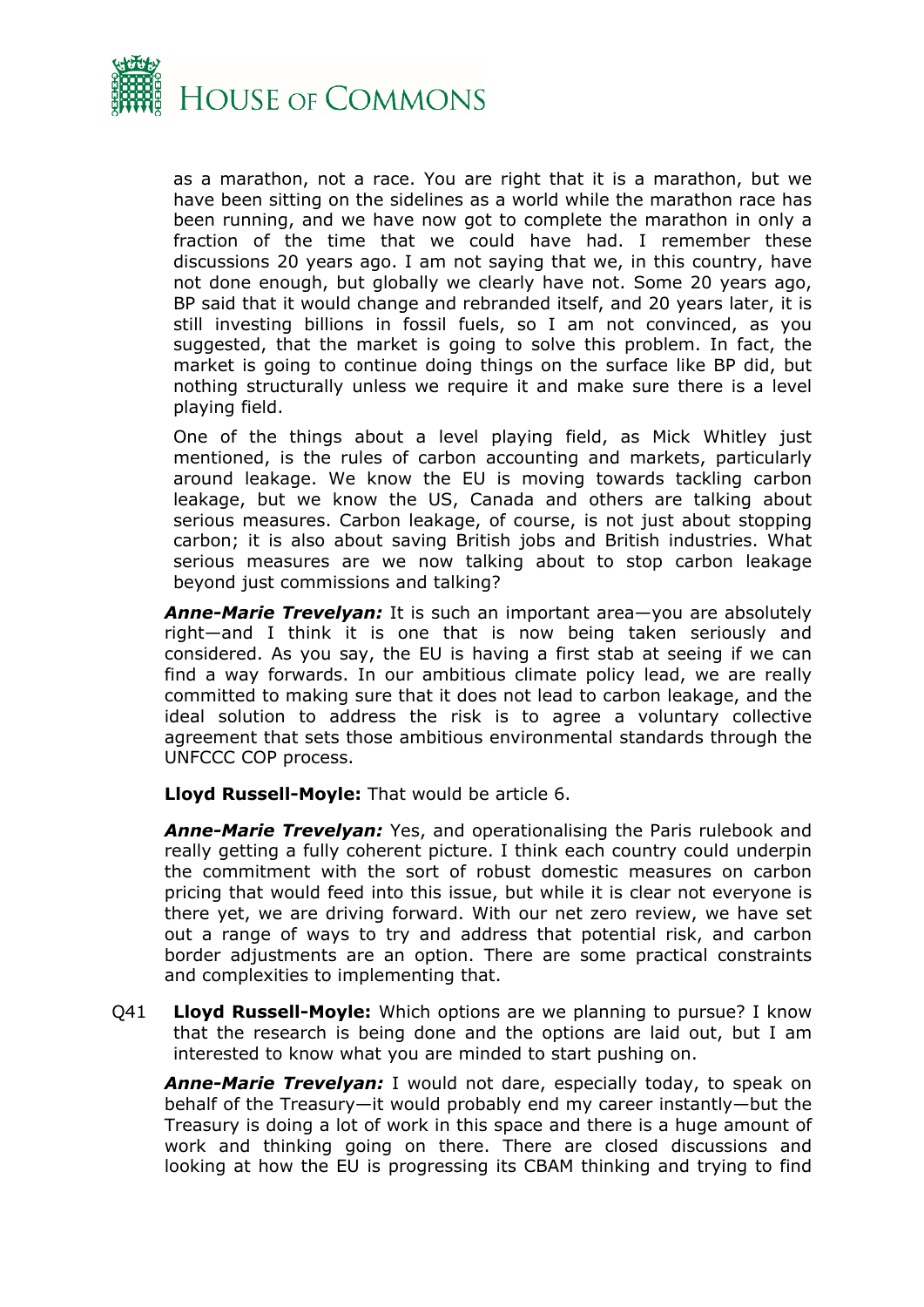

the space. We discussed this actually at some length last week. What has been really interesting in the G7 trade talks is that whatever trade solution we can find that genuinely works has to be WTO-compliant. I think that is a really important one for credibility and deliverability. It also has to be grounded in evidence and proportionality in order for everyone to be willing to play. I think that is why the work of the Treasury and other think-tanks working this space—driving this forward to try and find something that can sit comfortably with everyone—is going to be the challenge. The WTO space is going to be one that gives it, whatever the preferred options might be, the opportunity for countries to buy into it and feel that they are playing fairly in that pond. I think one of the real challenges is that we have to avoid market distortion.

Q42 **Lloyd Russell-Moyle:** Are you saying to me that the Treasury is the one leading on all this work, and that your Department is not really leading on border adjustments and has no proposals on how we will integrate this into trade?

*Anne-Marie Trevelyan:* There are a number of Departments working on it, and obviously BEIS is working around this space as well, but something that would effectively be a taxation system clearly sits firmly under Treasury authority. As we look at the whole question of carbon flows through trade and otherwise, we need to be working together in thinking about that. Defra has a voice in this, too.

Q43 **Lloyd Russell-Moyle:** Most other tariffs are done by your Department, Secretary of State. This is about tariff adjustment or other mechanisms. You can do quota adjustments, but it is not just about—

*Anne-Marie Trevelyan:* The conversations are going on, and thinking about where we want to land as a country is happening across Whitehall at the moment. As you say, the CBAM conversation is happening in the EU in its case among 27 countries—to think about how that can land and what it might look like. So this is an ongoing conversation. It is very live, and indeed some members of this Committee have been very helpful in pushing it forward this year.

Q44 **Lloyd Russell-Moyle:** Live, but there has been no settled direction yet. You said that in the article 6 negotiations in some of the Paris rulebook negotiations, you are wanting to work multilaterally. We know that time is ticking and we see that the EU is now working more unilaterally on this. Is there a period of time after which, if article 6 negotiations and the Paris rulebook negotiations do not manage to get fruition, you and the Department would recommend that we go it alone?

*Anne-Marie Trevelyan:* Given that I am sitting here partly with a COP presidency hat on, I would not wish to suggest that we are going to fail. I think we are going to do everything we can to get the rulebook agreed and supported in the next couple of weeks, so come back to me if we do not do that. But I am hopeful that the work Alok is doing is going to get us to a point where we can see real progress on the rulebook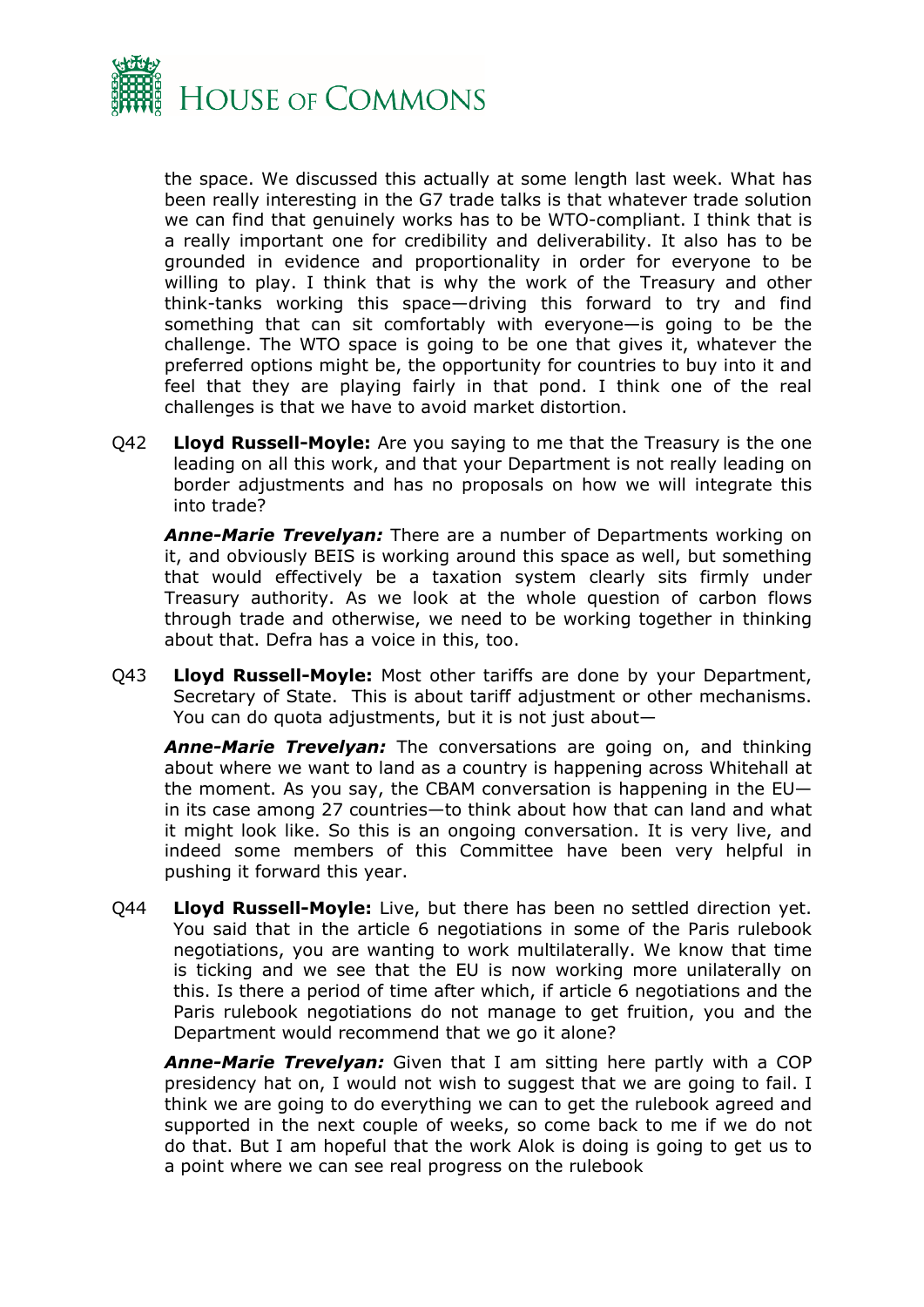

Q45 **Lloyd Russell-Moyle:** You talk about the rulebook and WTO-compliance, and we know that a number of poorer countries have said that actions for carbon leakage on the border in particular might be a breach of the common but differentiated responsibility and other areas. Has there been any consideration around actions to address carbon leakage that, at the same time, provide resources for those countries to make adaptions, such as a tariff on the border that is ring-fenced to go directly back to those countries that need to make adjustments themselves? Or have the discussions only been about what we will do, not about what we will offer other countries?

*Anne-Marie Trevelyan:* No. As part of our G7 talks last week—you will see in the communique—we were talking about working collaboratively to address the risks of carbon leakage. There have been subsequent work tracks that are really starting to try and develop that thinking in more detail, very much in a multilateral space, exactly to your point, so that we can try and find some answers that we think can work for many. But it is ongoing.

Q46 **Lloyd Russell-Moyle:** What are the obstacles in the way of that? We have only a few weeks left to get to a stage where we can be providing resources for the poorest countries in the world to make adaptions and stop carbon leakage. If we are going to do it at this COP, we have got a week, and if we are going to do it in time, we have got probably about two or three years. What are the obstacles that you see in the way of getting to that multilateral point?

*Anne-Marie Trevelyan:* The negotiations continue at pace. In fact, they have just started again today, formally, for the last two weeks in the run up to the deliverables at the middle of November. I know that Alok is knee-deep in all of those and encouraging those who are, to your earlier point, less ready, less focused and less willing to move into the space to find a balanced solution to do so, and those negotiations will be absolutely critical over the next two weeks. But I am optimistic that the negotiating teams are minded—as their leaders will be when they speak at the beginning of COP on Monday and Tuesday—to set a tone of, "This is hard, but we have to find solutions," and this is precisely to your point, "because time is now very short."

**Lloyd Russell-Moyle:** You are more optimistic than me, but good luck.

**Chair:** Much as I enjoyed those exchanges and would have liked to have heard more, time is pressing. Tony Lloyd, the floor is yours.

Q47 **Tony Lloyd:** The UK Government are not the WTO, but do we believe that the proposed EU mechanism is WTO-compliant? Also, what are the challenges that we face within that, and do we believe that we will be given exemption because of our emissions trading scheme already in operation?

*Anne-Marie Trevelyan:* I would not be honest if I gave you a good answer. I have not seen the detail of what they are looking at. I know that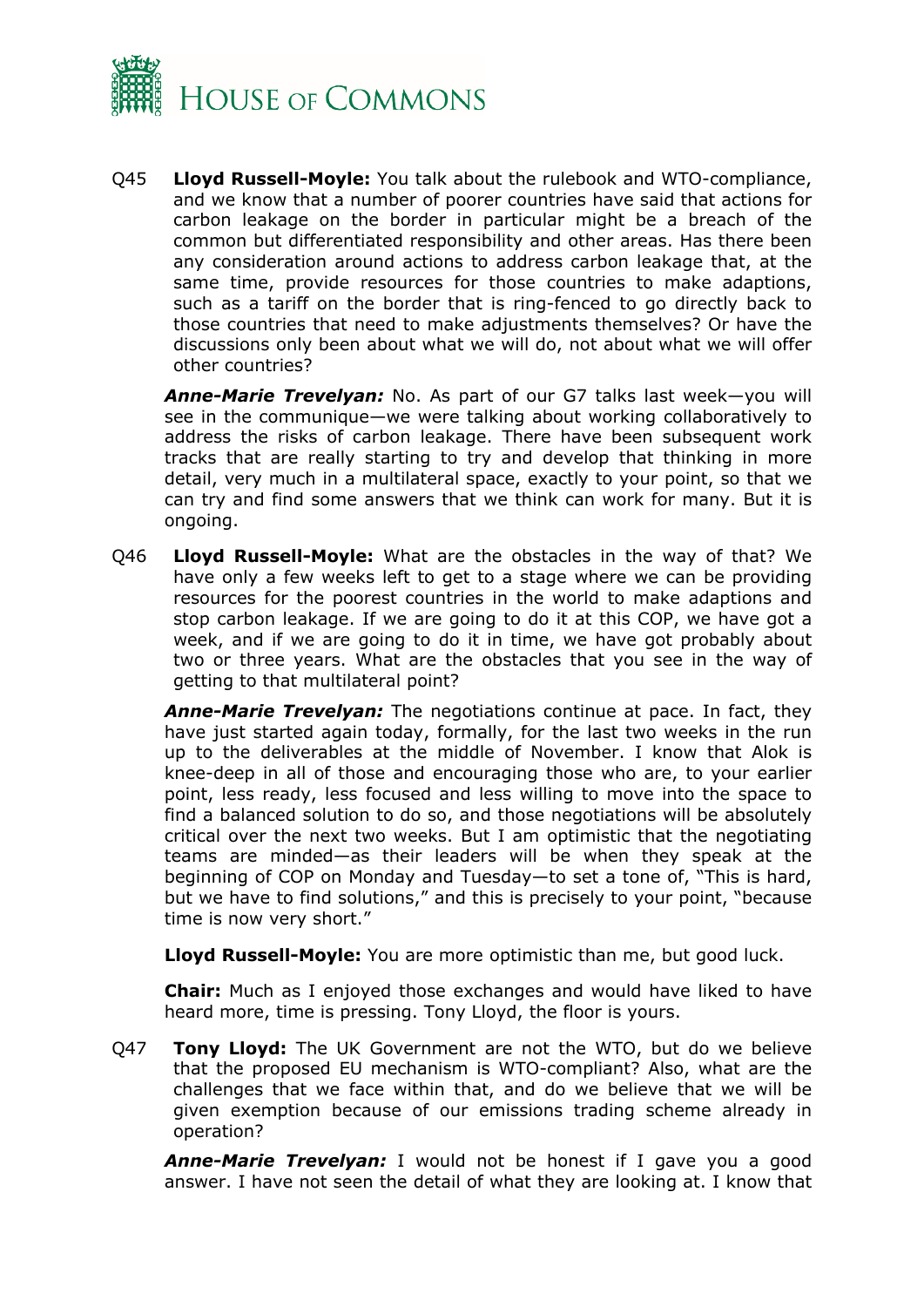

it is very much in discussion and, in every sense, they need to kick that around between themselves and try to get a picture of what they want to do. We look forward to seeing what it is they want to propose and think about it then. But the honest answer, Tony, is I have not looked at it in detail. So is it WTO-compliant? I do not know the answer, but no doubt that will be discussed at the margins of MC12 in December.

**Tony Lloyd:** Perhaps you will come back to us on that.

*Anne-Marie Trevelyan:* Happy to in due course.

Q48 **Tony Lloyd:** You referenced the Prime Minister's pillars, and one of them was trees. The Board of Trade's green trade paper suggested that something like three quarters of deforestation is due to a move to agricultural exploitation. I think the UK Government are given credit for offering real leadership on the forestry, agriculture and commodity trade dialogue—that will figure obviously at COP26. I understand that on November 6 you will have a FACT roadmap. In that context, what do you expect to achieve in terms of the FACT roadmap and the FACT dialogue? Where can you take that and what are our aspirations?

*Anne-Marie Trevelyan:* Defra has led on this. Lord Goldsmith's great passion for this has been evident and I think has been a really important part of how that is driven forwards. We have worked with the Tropical Forest Alliance to help to drive it forward. The mission is to transition to sustainable supply chains which are not deforesting. I do not have all the details, but the mission is really to agree those principles for that collaborative action—it will be a huge leap forwards to see that set out and those commitments. That roadmap is really about sustainable land use and the challenges in order to achieve it which is, to your earlier point, thinking about how countries invest in adaptation, in resilience and in changed business practises. There is a huge conversation going on at the WTO about agricultural subsidies—some of those are having a negative impact—and thinking about how subsidies can be used in a positive rather than a negative way.

That huge piece of work feeds into international trade activity and how we support that so that we can really drive action to protect forests and promote trade. So it is the positive balances. There are huge amounts of investment through subsidy and through the private sector in this sector, but it needs to be done in a way that works forwards. I know that I am not over the detail, but Lord Goldsmith's team has a number of very practical propositions to put forward that will help countries to make the right decisions. It is positive carrots rather than sticks, as much as anything else, to support those countries for which trade and economic growth are clearly as important as ever, but to do that in a different way.

Q49 **Tony Lloyd:** We concentrate on Brazil, but one of the concerns in terms of the proposed Australia FTA is that it also has a difficult record in terms of deforestation. Tariff-free access to Australian agriculture can run counter to what the Government are trying to achieve with the FACT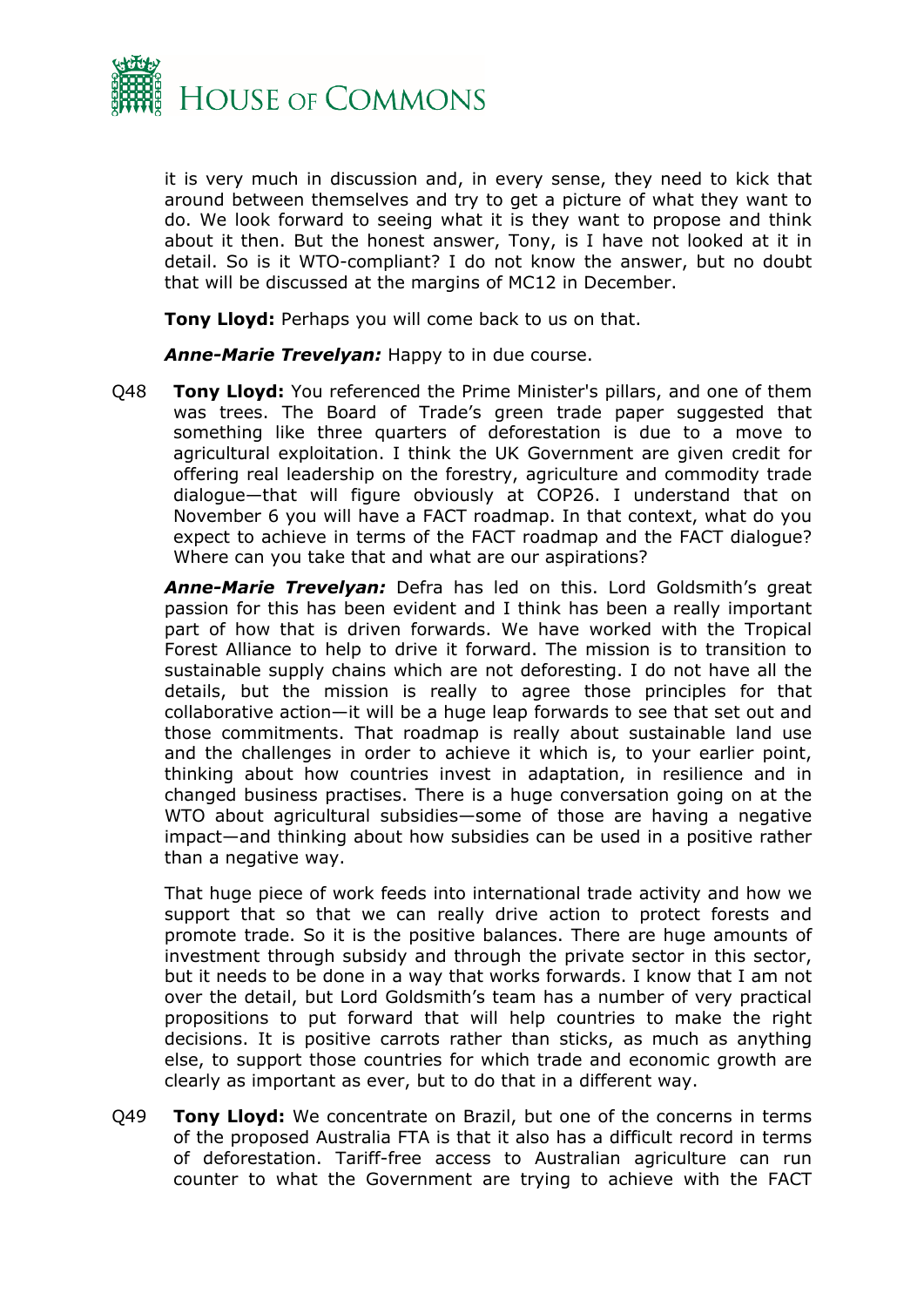

dialogue. Can you just comment on that and how we can prevent that giving the wrong signal to those that we would persuade to go down the FACT road?

*Anne-Marie Trevelyan:* Exactly to your point about the bilateral levers that we have as a country, there are provisions on sustainable forestry, both with the EEA and with Australia and New Zealand, to foster cooperation to think about how we make sure that supply chains meet the right criteria. But I think a lot of this has real power behind it as the consumer becomes much more demanding of supply chains, ensuring that those issues are not part of their supply chain. I think, with our trade deals, we can set the framework, and businesses can then make use of it to drive the sort of change we want to see. But I know that Zac Goldsmith will be talking about all of this in much more detail—I cannot tell you which day it will be; I think the Saturday.

**Chair:** May I remind colleagues and the Secretary of State about the time? I am anxious to allow questions from all colleagues, and Paul Girvan, whose questions will come towards the end of the session, is also anxious about Northern Ireland questions. There are therefore pressures on us and, while I do not want to limit anyone in their questions and answers, I ask everyone to be mindful of that.

Q50 **Sir Mark Hendrick:** Secretary of State, you said that Paris was about the why and Glasgow is going to be about the how. How will the UK build on the outcomes of COP26 at the WTO 12th Ministerial Conference later this year?

*Anne-Marie Trevelyan:* MC12—the WTO meeting in December—is an opportunity to prove that the WTO can really address these big issues. I think there is a real sense of pressure and Dr Ngozi, as the new Secretary-General, has taken on that real drive to restate and think about where the WTO fits today, rather than its historic context. We are calling on all our WTO members to really raise global ambition, following on from the presidency leadership that we have provided through COP26, and to think about how we can enhance collaboration and set those really ambitious outcomes and targets on trade and climate.

We have demonstrated that and worked as the presidency through COP, and then that collaborative tone is going to be really important to making progress. It is hard, but that is the only way, and I think COP has demonstrated a level of commitment and raised ambition across the vast majority of countries to do that. We will be keen to see the ministerial statements that are presented at the WTO, enabling that discussion and co-ordinated action on carbon leakage, and things like plastics pollution and fossil fuel subsidies, and really recognising some of the crunchy challenges that need to be overcome and for which the WTO is the right place to continue what has been set out at COP26.

Q51 **Sir Mark Hendrick:** Would the UK advocate a WTO ministerial statement at the end of the Ministerial Conference which addresses some of these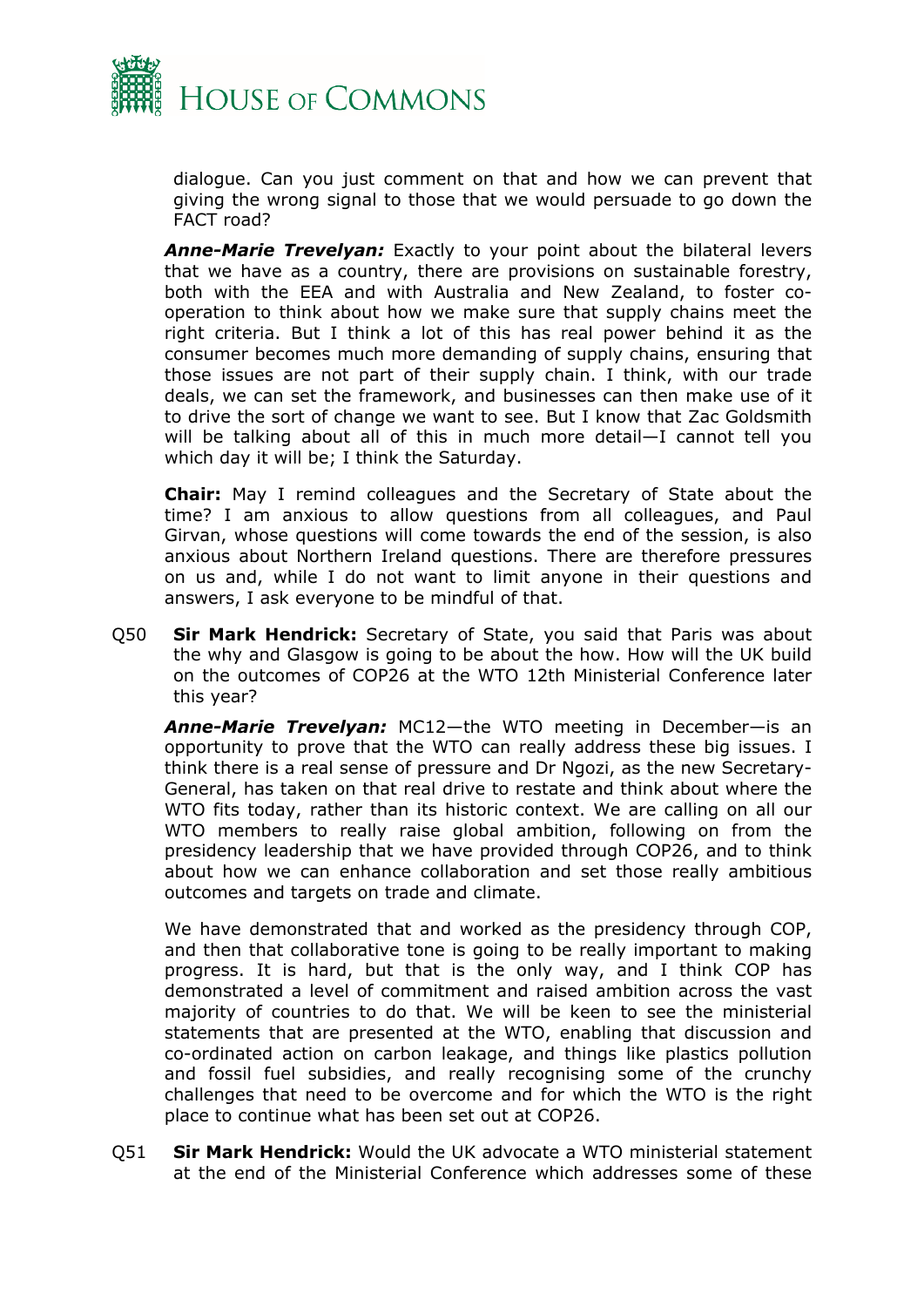

environmental issues, for example climate change, about which you have spoken at some length? If the answer to that is yes, how would you build support for this among a high number of countries?

*Anne-Marie Trevelyan:* That is a key focus for us and that will be very much the message I will be sharing coming straight from COP26. Hopefully we will have a clear picture of what the communique looks like at the end of our two weeks in Glasgow and what the world has collectively agreed to set themselves. Then we take it, in the WTO context, into a practical, gritty discussion about what that means in practice in those areas where we all have to make change and work collaboratively to find solutions. So it will be a very timely opportunity, as it turns out—just three weeks after the COP26 conclusions—to really think, in practical terms, from a perspective of goods and services moving around, about what this means, and we will have the chance to take forward working together to find those solutions.

Q52 **Sir Mark Hendrick:** You seem to be speaking in very procedural terms. I am looking for particular specifics about what sort of things might be in that statement. In September, Dr Deere Birkbeck, from the Graduate Institute's Global Governance Centre in Geneva, said to this Committee: "If we can achieve a statement it will be the first statement in 25 years of the WTO that says that environment and climate issues are central to the organisation's future and to the future of the multilateral trading system. That is already a big win. Then we have created a platform through which countries can push for more specific outcomes going forward." Surely that is what MC12 should be about?

*Anne-Marie Trevelyan:* Absolutely. I am very keen to see statements that are pushing on those environmental issues: things like carbon leakage, plastics and those wider fossil fuel subsidies. We have a huge conversation going on about fisheries subsidies which has yet to land. These are all critical areas that make a big difference, both in terms of fisheries sustainability, but more widely, as we look at the energy and emissions sustainability challenge. But there are a number of areas that we will be discussing and we will certainly provide that lead to calling on all those who are there to set similar environmental sustainability commitments.

Q53 **Anthony Mangnall:** What does the Government not like about the Agreement on Climate Change, Trade and Sustainability?

*Anne-Marie Trevelyan:* The New Zealanders grouping—there is nothing wrong with it at all. It sets out some solid aims on removing tariffs on environmental goods and services, building some binding commitments in that space, such as the liberalisation of environmental goods and services products so that they are cheaper to buy on both sides. All of those aims are good—we are actually driving them through with our own bilateral treaties. We want to embed those with the treaties that we do on a bilateral basis and we will continue to do that. The act, if you like, is a curb, but it is not a legally binding treaty in the same way. We are very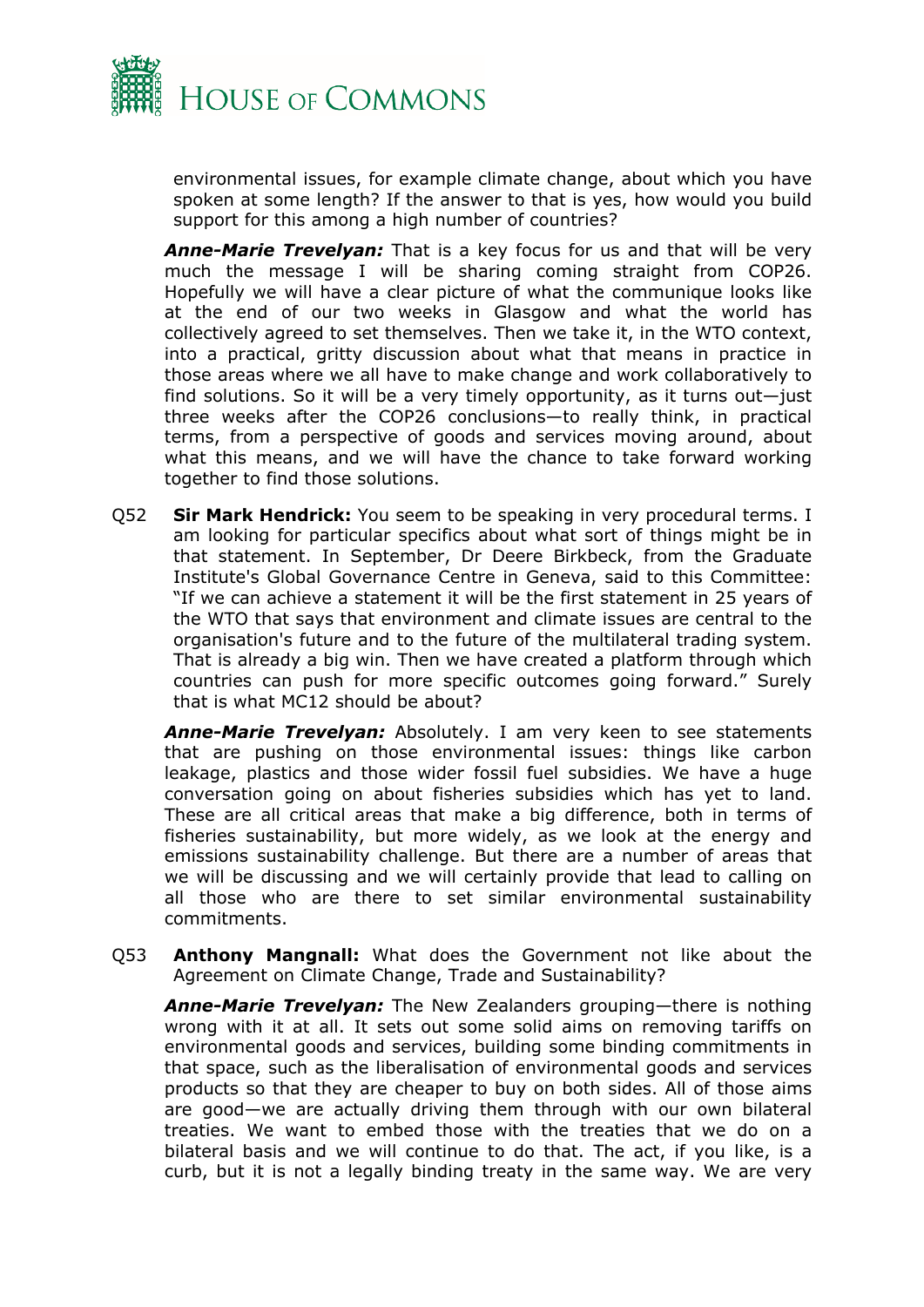

comfortable in absolutely supporting their aims and we are going to continue to push for those as we do our own FTAs.

Q54 **Anthony Mangnall:** I appreciate that answer—thank you, by the way, for coming here—but many of your comments this morning have been about the need for the UK to show global leadership in order to encourage the developing nations to take this forward. It seems there is broad support from the left and the right for us to sign up to this agreement. Why are we not taking those steps? If we are already embedding its aims and principles in our trade agreements, and there is no legal requirement in any form—it is just an agreement—why do we not sign up to it?

*Anne-Marie Trevelyan:* Because we are very comfortable working with all those countries at a bilateral level, and indeed at a multilateral level more widely through the WTO, and other pluri-lateral forums, to push for others to do the same. We are absolutely committed to those, and as our two trade deals so far have set out, those are key elements in both. So we wanted to work across the piece to push that across the board. I think there had been a lot of discussion about it before I was in post, but the feeling now is that we want to crack on and do this at a global level.

Q55 **Anthony Mangnall:** I worry about the fact that we hide behind the WTO. China, as part of the WTO, is extremely adept at ignoring quite a lot of the decisions in this. We need to step beyond the WTO to show the leadership that we can provide for other countries and give the encouragement that they could follow our lead in what we are doing. If China continues to ignore things through the WTO, do you think that we therefore have to look at different structures, organisations and agreements, especially around climate change and environmental policy?

*Anne-Marie Trevelyan:* Absolutely. That is the leadership we are providing, both through the huge amount of work and encouragement in asking countries to set their own higher standards on environmental sustainability and emissions reductions, and also working with international partners, both in the way we work in our multilateral and bilateral trade relationships and in setting that standard. The conversations at the G7 trade talks last week were very clear: it is about free and fair trade; it is about having those liberalising positions in environmental issues. It is about really driving forwards that space and we will continue to do that. As we crystallise bilateral trade deals, and if we are invited to accede to the CPTPP, we will continue to make sure that that free and fair trade and those environmental concerns are absolutely at the heart of everything that we do.

Q56 **Anthony Mangnall:** To be 100% clear, in the agreements that we are planning with Australia and New Zealand, there will be the principles that are found in the Agreement on Climate Change, Trade and Sustainability embedded in those bilateral agreements, and we are committing all future trade deals to include what is in the agreement at the moment.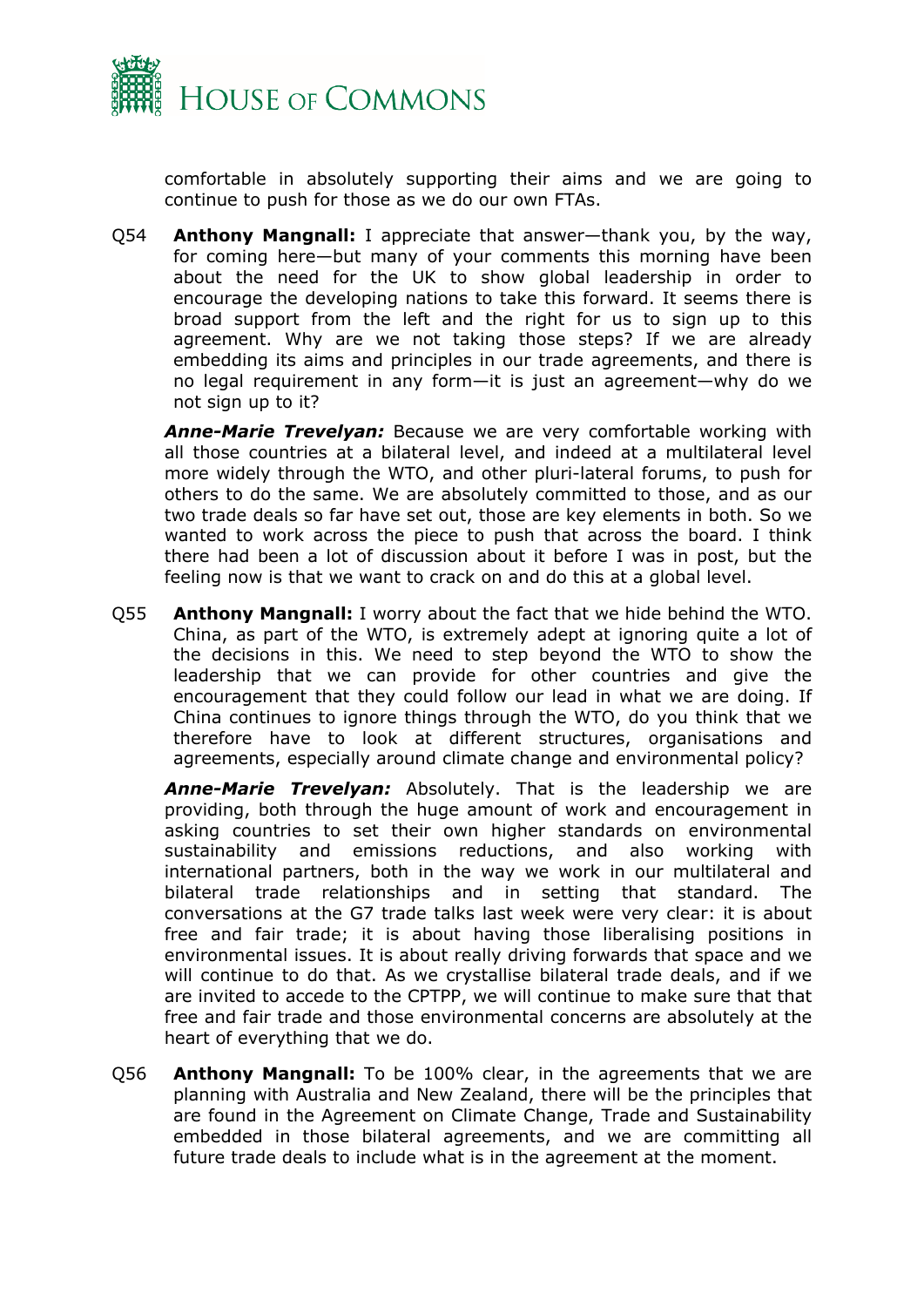

*Anne-Marie Trevelyan:* Every trade deal is unique. Some are bigger and some are smaller—that is the nature of the beast. It is a mutually agreed, and agreeable, relationship between one country and ourselves. Some deals will be less expansive than others. The Australia one is huge, broad and liberalising, but we might do some with other countries at a less complex level to begin with. But, in everything that we do, this Government could not be any clearer that the environmental, sustainability and emissions challenges are absolutely critical and we want to make sure we are driving those.

With both New Zealand and Australia, we have very clear environmental chapters that set out mutual commitments across a number of areas, and we will continue to drive those because the reduction in fossil fuel subsidies through to the liberalisation of tariffs across all environmental goods are key enablers of meeting the challenges. This will continue to be the case and, as the discussions move through COPs 26, 27, 28 and countries become more capable of meeting those challenges, we will be able to keep pushing to make sure that trade is used as an enabler.

**Chair:** I think that you are winning the medal for the most questions in the shortest period of time—well done!

*Anne-Marie Trevelyan:* He is famous for it.

**Chair:** A tour de force; absolutely. I should have marked the questions.

Q57 **Mark Garnier:** One of the problems we have with trying to analyse trade deals with this Committee is that we do not really know what the trade strategy is for HMG. So there is no published trade strategy. There is a published outcome delivery plan, which is a broad ambition, but no trade strategy, which makes it very difficult for us to ascertain whether the Government have been successful in a trade deal. A very broad question: would you consider publishing a trade strategy?

*Anne-Marie Trevelyan:* I think our objectives have been set out in a number of places already. The plan for growth gives a fair indication and the integrated review sets a number of the boundaries we look at. But I think, really importantly, there was the Board of Trade report published in July. It was on green trade, but it sets out some of the key building blocks of how we want to put environment at the heart of our trade strategy going forwards. On my point just now to Anthony about the questions of free and fair trade, they are small words but they are really important. Free trade, so reducing barriers, and fair trade, so reducing market distortions, are really important. It is that simple, in a way.

Those are the key tenets from which we build a mutually beneficial relationship with a FTA. But there are five pillars that we work to as a Department in how we look at this, and they are symbiotic. It is thinking about what the Office for Investment is doing in terms of foreign direct investment; and about how we bring in investment to help to grow capacity, skills and output here, and then how we can then export that. It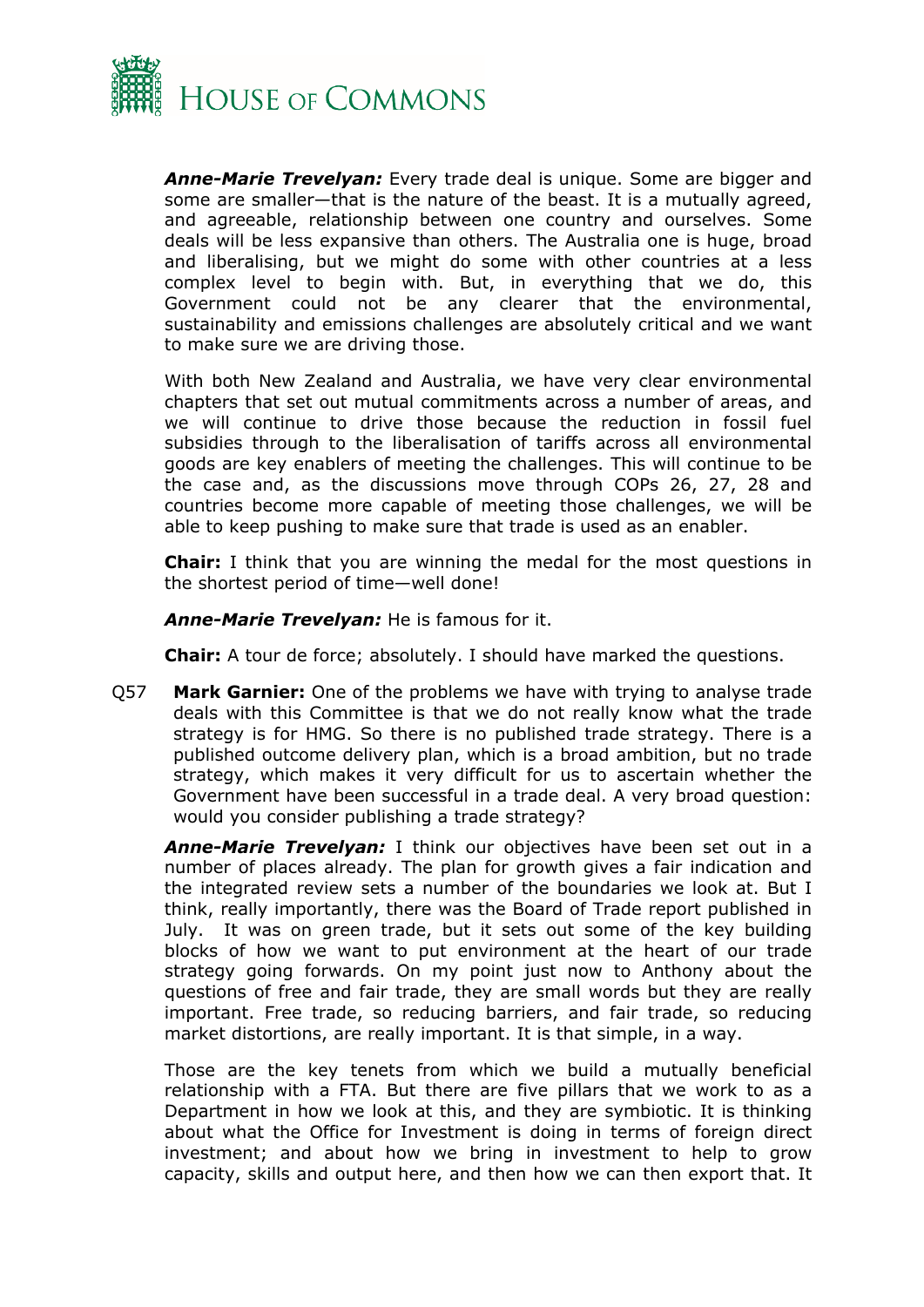

is the mutuality of the inward investment that can help us to drive growth domestically—this goes to Lloyd's point about the importance of jobs.

Those two go together—the FDI coming in and how that can drive wider export. Then, on the other side of that coin, there is that liberalising trade in goods and services through a reduction in tariffs—that mutual agreement making it easier and cheaper to sell goods across borders which is obviously a key tenet of any FTA. But also important is removing non-tariff barriers, which will vary from country to country.

So in terms of having a trade strategy, you could have a page which says, "Well, if we do one with country 123"—or 194 or 195—"this is what we will be discussing." What we have, if you like, is a framework saying that as we look at each country and the relationship we want to develop, we then look at particular areas and think about what is important—for us and for them—for ensuring free and fair trade with that liberalising feature. So that is at the heart of how we think about it, and they flex country by country—two so far.

Q58 **Mark Garnier:** One of the great things about doing a trade deal is you can influence other countries, so you are absolutely right. We can obviously buy in all that stuff; foreign direct investment comes in and helps with our green agenda. But what we want to do is spread the love. There are huge numbers of brilliant things that we can do across the planet in terms of climate, but also in terms of women's and girls' rights. We can start building all that kind of stuff into trade deals. What is very difficult for us to really get our head around here is exactly what the strategy is. What is the overall message we want to deliver to the world?

And the reason I think this is relevant is because, I think in September, Sky News reported, looking at the Australian trade deal: "According to leaked emails, Liz Truss, then the Trade Secretary, and Kwasi Kwarteng, Business Secretary, agreed that the UK-Australia deal could drop both of the climate asks including specific reference to the Paris Agreement and temperature goals in order to try to secure that trade deal."

Obviously we do know the trade deal has not been completed yet. Like all trade deals, 99.9% of it goes through really quickly; 0.1%, with Europe and all the rest of it, is really, really difficult. At the end of the day, what are we potentially going to drop in terms of this climate stuff in order to try to get a trade deal through? This could be responding to the NFU with what some would argue is the new 21st century corn laws in terms of the possible protectionism for farmers. That is why a trade strategy is so important.

*Anne-Marie Trevelyan:* Your point is really well made. Let us take Australia. The agreement in principle is 14 pages long; we are at about 2,600 pages of legal text. So it is a mammoth task to go from, "This is the picture; this is our heads of terms which we have all agreed on with the various chapters", through to the legally binding document by which every business that wants to trade with Australia will know the robust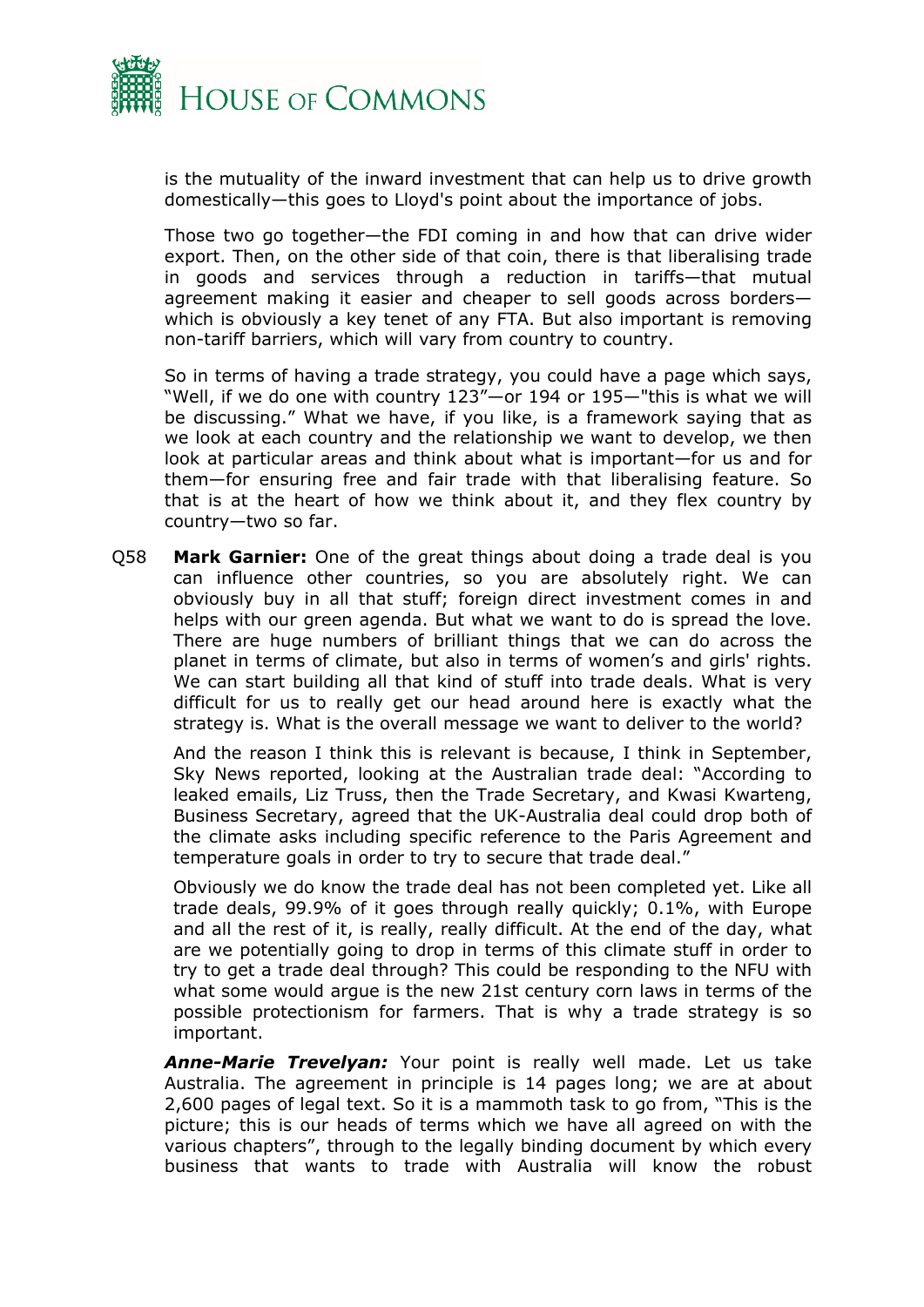

requirements that they need. That is a big piece of work, and we are ploughing through it. Interestingly, the Department has been really honest—I think that is the right word—in saying that Australia has been a really huge task, because it is the first one we have done, but with New Zealand, we have been doing it as we have gone along in a way that we did not for Australia, because we had done it once already. So, if you pick a chapter, we know what that looks like now, because the lawyers have had a chance to think through the detail. With the New Zealand one, at AIP, we have actually got a lot of the legal text already done, because it is getting easier, but there has been a learning curve to get there.

Q59 **Mark Garnier:** Does that learning curve mean that you are developing a strategy as you go along—which is not an unreasonable proposition, by the way?

*Anne-Marie Trevelyan:* We are learning that we can think about the detail at the same time as we are working to the heads of terms picture we know what it looks like. Whereas with Australia, the heads of terms was done at pace by the Prime Ministers, and the lawyers and everyone else who has to do the hard yards of detail have followed on behind. But I think your point is exactly right, Mark: what are the chapters; what are we looking to make sure we have? Women's empowerment is really powerful.

Q60 **Mark Garnier:** It is a difference between strategy and tactics. When you are looking at how you are going to promote British values across the world through our trade deals, that is your grand strategy. The legal text is the tactic.

*Anne-Marie Trevelyan:* That is right at the other end. But the grand strategy is that we want to have liberalising trade deals that encourage and grow free and fair trade across the world with partners who want to work with us. That is the big picture.

**Mark Garnier:** But the environmental standards.

*Anne-Marie Trevelyan:* I cannot speak for my predecessor, but with me in post, as someone with a particular passion—I was Secretary of State for International Development—the belief that trade genuinely can raise up economic growth and opportunities for developing countries is an absolutely critical part of what we are going to do. So we can and will have trade deals with some of the world's largest economies. We also have the opportunity, exactly to your point, using so many of the tools that the UK has, to help those developing countries that are keen on both the green opportunities, and the wider value-chain opportunities of their particular assets, people, geology and products, to grow their economies. That is a really important part of what we are going to be doing.

Do you want me to give you a list of the order we are going to do them in? I would not want to do that because I think that would miss the point of where opportunity comes in, which has much to do with things far beyond the economic argument, such as the state of a political landscape in a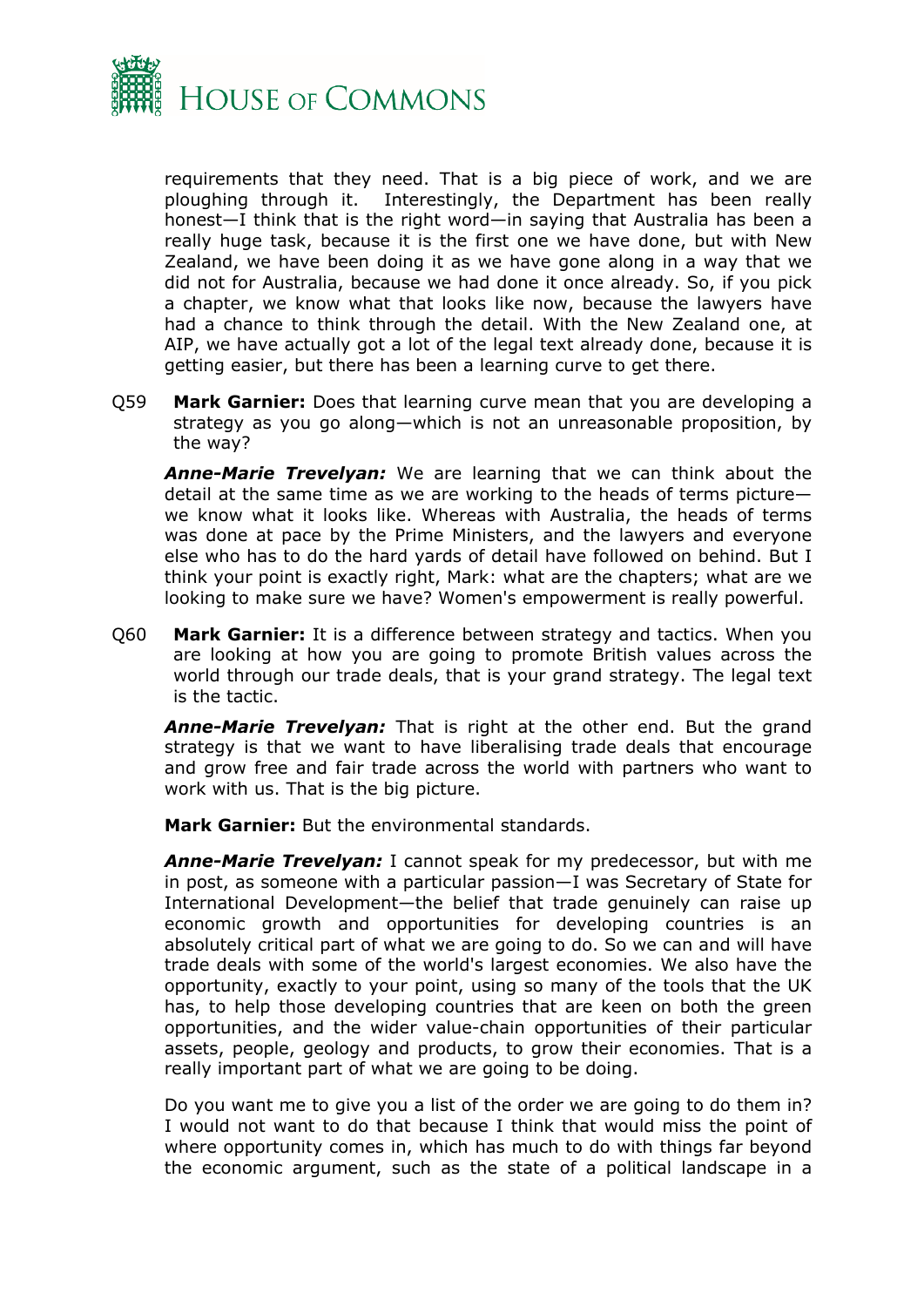

particular country at a particular time, or a changing electoral cycle. All those things that arise when a country, or a bilateral trade partner, can see an opportunity to build a trade deal, which means we can between us grow those important issues.

So the opportunity for women's empowerment, you will be unsurprised to hear from me, is something that is really important to me. We have done a lot of that through COP26, driving the question of gender and reducing the inequalities that we see in trade across the board, in finance flows, to ensure that women are as important to human capital and economic outputs as anywhere else. That is something that we are pursuing. Really interestingly, with the New Zealand deal, we have a chapter, at their request, on indigenous peoples—on the Maori issues that are important to them. We are very happy to support that, because it provides the opportunity to say, "Respecting your particular nation, we want to support the sustainability point that that indigenous community is important."

Q61 **Mark Garnier:** This is music to my ears, certainly, as the former chairman of the Conservative Friends of International Development, and to Anthony who is the current chairman. But can I drag us back to the climate? I take your point about the fact that there are documents which we are looking at. However, in exactly the same way that the Department is new to doing trade deals—it was only set up in 2016—this Parliament is very new to scrutinising trade deals. One of the things that struck me when we had the debate in the Chamber on the Japan trade deal was the astonishing lack of depth in that debate. I do not want to be too rude about my colleagues, but the lack of depth that we went into was extraordinary.

What is really important, for Parliament and the country, in our ability to hold the Government, and specifically you, to account, is that we know exactly what you are trying to achieve. But we do not know at the moment what those benchmarks are. All of what the Government are trying to achieve is, I think, fantastic. This is not a critique on the Government; it is a critique on the process. If we know what the objectives and the strategies are, we can then judge you and your team as to whether you have achieved what we all collectively get together behind, whether you achieve it or whether you do not. This is why it is so important—we are running out of time, so I will not ask you for an answer on this, but I do leave you with the message—that we have strategies and negotiating objectives for all the trade deals, even if they are not detailed. Then we can all collectively do our jobs, from this group of highly specialised, well-educated parliamentarians who really know their stuff, all the way through to Back Benchers who have no interest in it at all, but at least it gives us a benchmark.

**Chair:** You have heard the question, Secretary of State; we will be looking for the answer in November when we see you then.

*Anne-Marie Trevelyan:* You have set me a number of challenges there.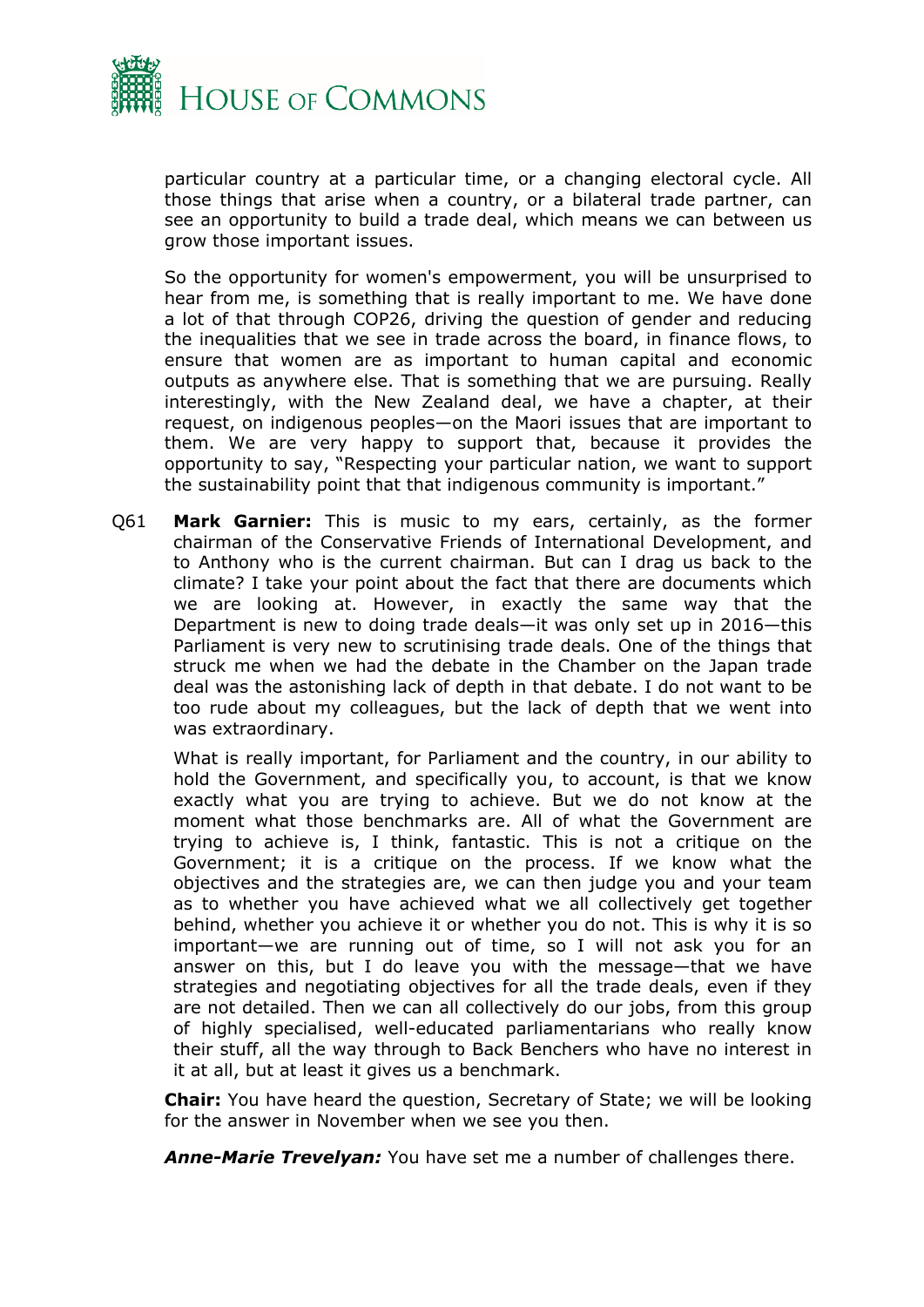

**Chair:** I will make sure that Paul Girvan gets to Northern Ireland questions, but first we turn to Mick Whitley.

Q62 **Mick Whitley:** How does your Department plan to assess the environmental impacts of the new bilateral and pluri-lateral trade agreements, including their compatibility with the COP Paris agreement?

*Anne-Marie Trevelyan:* As we have discussed a bit already, we are firmly committed to maintaining those high levels of environmental protection in our trade agreements. We are committed to ensuring that trade will not come at the expense of environment or, indeed, prevent us from meeting our ambitious net zero by 2050 climate change targeted commitment. That is a baseline, if you like. The scoping and the impact assessments for the new FTAs have both qualitative and quantitative assessments of the impacts on a number of aspects of environment, including emissions, air and water quality, and that wider biodiversity piece. They are going to continue to be really important and punchy assessments of it.

In terms of Australia and New Zealand, so far we have very clear chapters in both setting out the mutual commitment to the Paris agreement goals. Now we are seeing—it is actually really exciting for me, personally, and I hope all of you as well—that Australia made its net zero commitment yesterday, which is exactly to that point. We have not signed the deal yet, but we have been very clear what our commitment is, and in wanting to put that through, this is another demonstration from them that they actually take it seriously. I would not like to claim that it was by demanding that we keep that in the trade deal that they have done it, because I think is has been batting around Australian politics for a long time.

That direction of travel and that continued effort to find ways to make more environment protections is one on which, with both the Australia and New Zealand documents, we will have very clear commitments that afford both of us opportunities and protection. I am thinking of the UK in that sense, but it is about making sure that we can continue to do that so that there would not be a demand for any kind of retrenchment. So I hope that those will be very useful and real tools to help us to continue to assess as we go forward.

Q63 **Mick Whitley:** As a quick supplementary to that, the CBI and others argue that the Government should conduct more in-depth sustainable assessments for FTAs, and that these should occur before rather than during negotiations. Would the DIT consider this?

*Anne-Marie Trevelyan:* That is a really interesting problem. I will go away and talk to the CBI, but I have not had a conversation with it about what it means by that. I think the reality is that you start a trade deal with a blank piece of paper and discuss with each other where you want to go. I am not sure that a pre-set set of outcomes is necessarily the right way to build a trade deal, which is all about mutual relationships and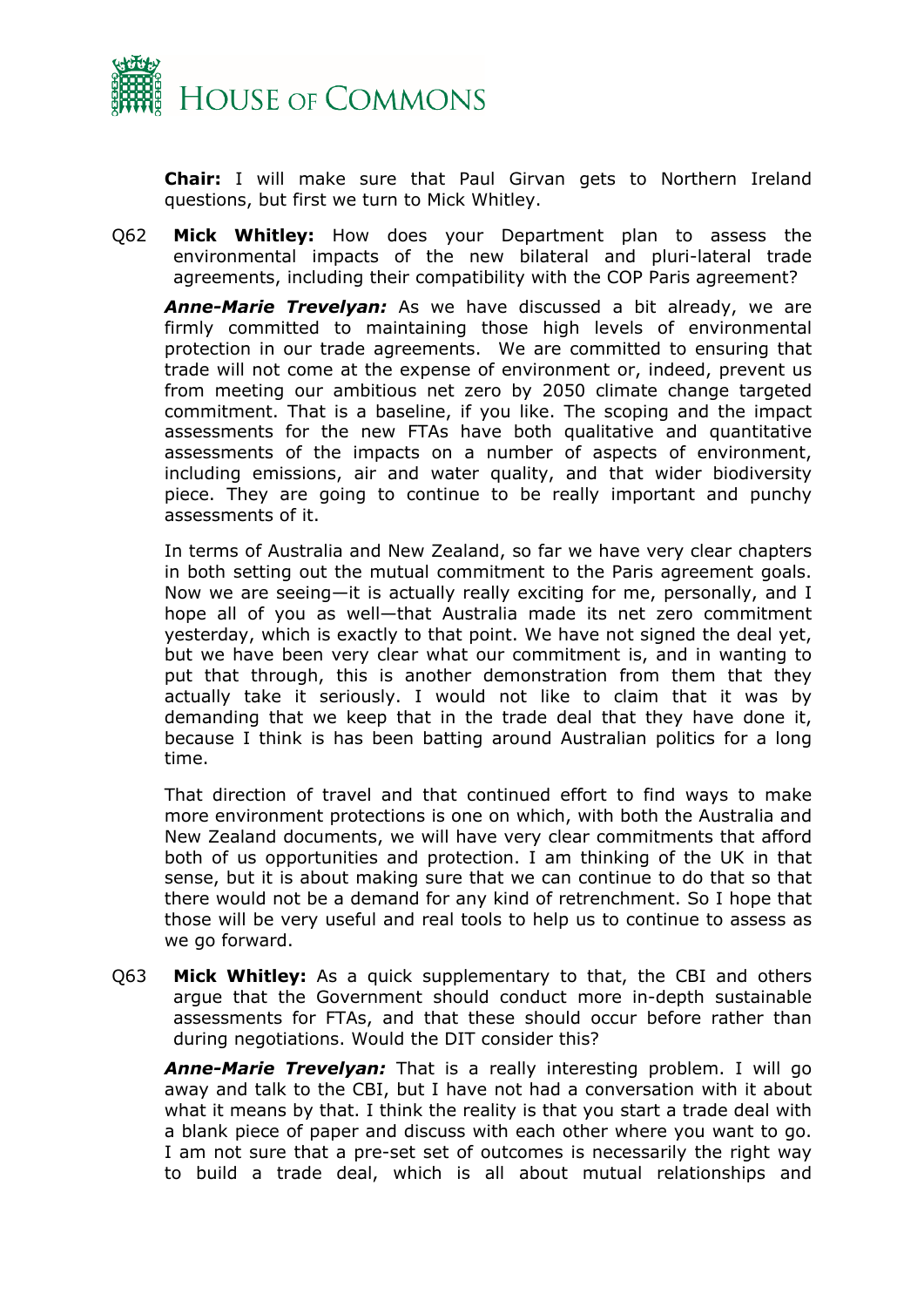

preferential support for each other, because you think this is a country that you want to do more business with. But I am very happy to take that away and go and talk to them about how they see this in more detail. For me, this is, "Here is a blank piece of paper, pick a country, and let's talk about how we can do things better together to grow our mutual economic growth and support our environmental mission."

**Mark Garnier:** Always time for the strategy.

*Anne-Marie Trevelyan:* That as well.

Q64 **Sir Mark Hendrick:** You have a blank piece of paper and no strategy.

*Anne-Marie Trevelyan:* No, that is the point. There is somewhere between the two, is there not? But I do not know what the CBI's, "You have to have it all pinned down before you start a conversation," means, so I will take that away and talk to it.

**Chair:** The moment we have all been waiting for: Mr Paul Girvan.

Q65 **Paul Girvan:** Congratulations, Secretary of State, on your recent appointment. Just in relation to a request that went from this Committee on 9 September to your predecessor for a response in relation to the Australia FTA. Media reports indicated that the climate protection that was to be put in was removed. Is that part of the reason why we have had a delay in having a response to that request in September?

*Anne-Marie Trevelyan:* I will follow up on that, but the environment chapters in Australia and New Zealand are very robust and they continue to state that we will, in both cases, continue to commit to our Paris agreement submissions. As I say, Australia have, now actually, moved forwards in setting out what its position for net zero by 2050, which is really exciting. But I will get a formal response for you. I am sorry if you have not had one from the Department, I will make sure you get one.

Q66 **Paul Girvan:** We have not had one; I am just wondering when we are going to receive that.

*Anne-Marie Trevelyan:* No, I shall expedite that for you.

**Paul Girvan:** There is no indication, to go back to what Tony Lloyd said, of what actually happened. Australia seemed to be fairly fast and loose with their environmental protection issues. We want to ensure that whenever we enter into a trade deal with them, the standards that we want to set are carried forward, and not just on the head of a document, but literally will mean something.

*Anne-Marie Trevelyan:* No, there is a legal chapter on which we will get you more detail.

Q67 **Paul Girvan:** Another point that we wanted to raise: we received a response in relation to our digital and media report, but it was somewhat delayed in coming. We want to ensure that, if we send reports to you, we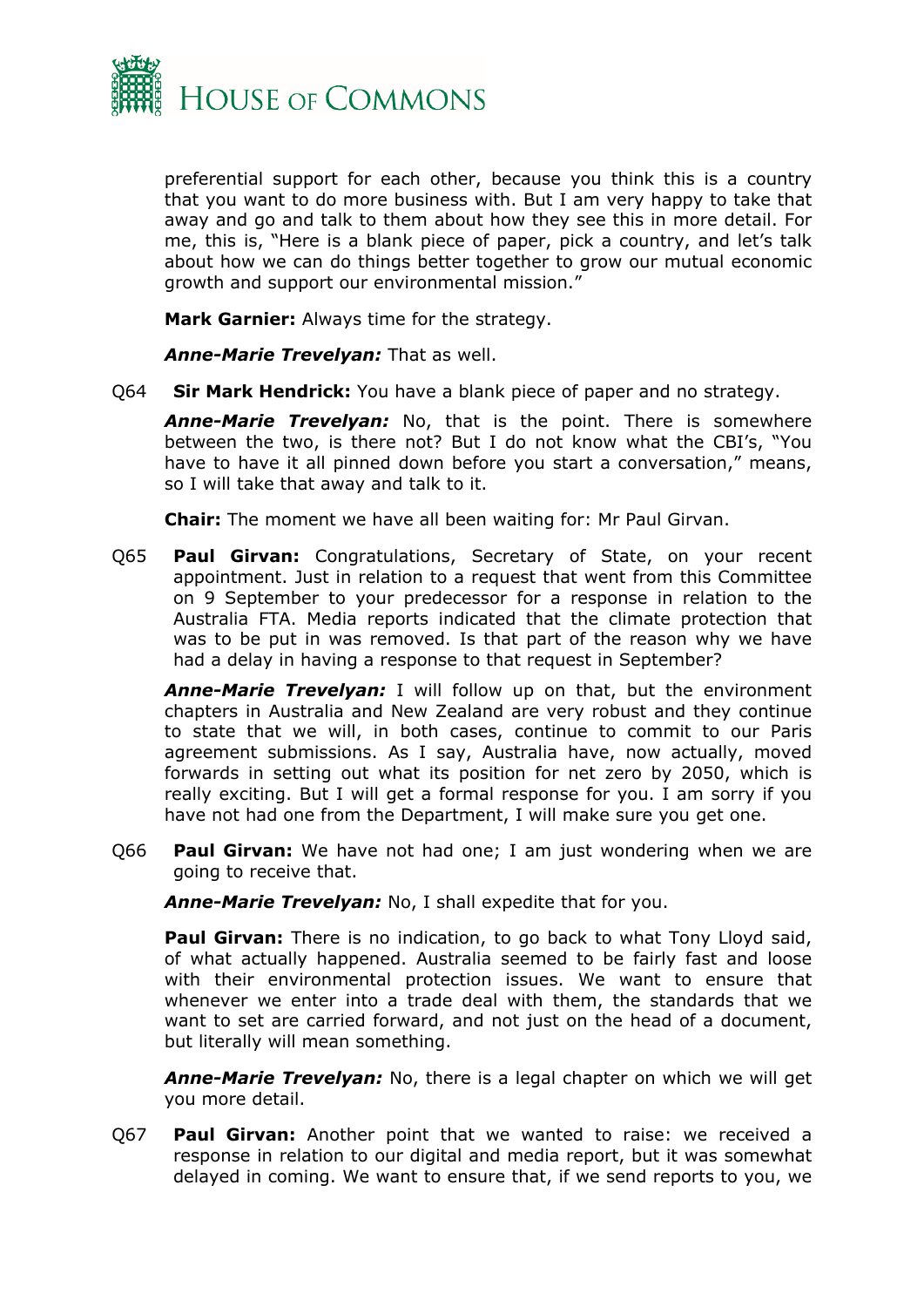

will be receiving a timely and thorough response.

*Anne-Marie Trevelyan:* Happy to commit to that.

Q68 **Chair:** A final point, just following up from what Paul Girvan, Mick Whitley and Mark Garnier said. In the Australian deal there has been a lot of muddying of the water, but the point I am really concerned with are the targets of the Paris climate agreement, and the charge that the Government, under pressure from Australia, were cutting reference to the limiting of temperature growth to that specific 1.5 degrees centigrade from Paris. Is that the case or not? Will that be in the agreement or have the Australians cut it out?

*Anne-Marie Trevelyan:* Yes, because by saying we continue to stick to the Paris agreement goals, that is what we mean. The Paris agreement means to keep 1.5 alive—that is what was agreed.

Q69 **Chair:** That will specifically be set in the agreement.

*Anne-Marie Trevelyan:* That is very specific. That is what you mean by saying you agree with the Paris Agreement goals.

Q70 **Chair:** So the reports saying that the Australians are managing 1.5 degrees centigrade out is wrong.

*Anne-Marie Trevelyan:* Yes, because the chapters in both of these is about mutually agreeing that we will continue, as our own countries, to support the Paris agreement goals. In seeing Australia's net zero strategy published yesterday, we are actually seeing now how they propose to do that, which is really exciting.

**Chair:** Paul, do you want to come back?

Q71 **Paul Girvan:** Yesterday there was an announcement made in relation to all of the proposed actions that were to be taken. If they were to be implemented, it would still not meet the 1.5 target. In fact, they said it would be 2.7 degree, and I think I am correct in those two figures. That is taking into account all the data that has been put forward in relation to what they are proposing to agree at COP26.

*Anne-Marie Trevelyan:* The global picture continues to be reassessed by the UNFCCC team and the IPCC. When Paris was signed, the sense was that, given what people were doing, we were going to be something like 4 to 5 degrees, so we were in disaster zone area. By the middle of last year, the IPCC assessment was that it was nearer 3, so there had been progress by a number of countries, and some recent internal assessment figures suggest that it is going to be around 2 or 2.1. So, that is huge progress, with all the countries that are now participating doing so as fully as they can. Big ambition shifts have brought us to a much closer point, but that is not enough; 2.1 still has some really catastrophic climate impacts.

This continues to be the challenge, and we hope that we will see more in the next week as more countries agree to step up their ambition. Alok